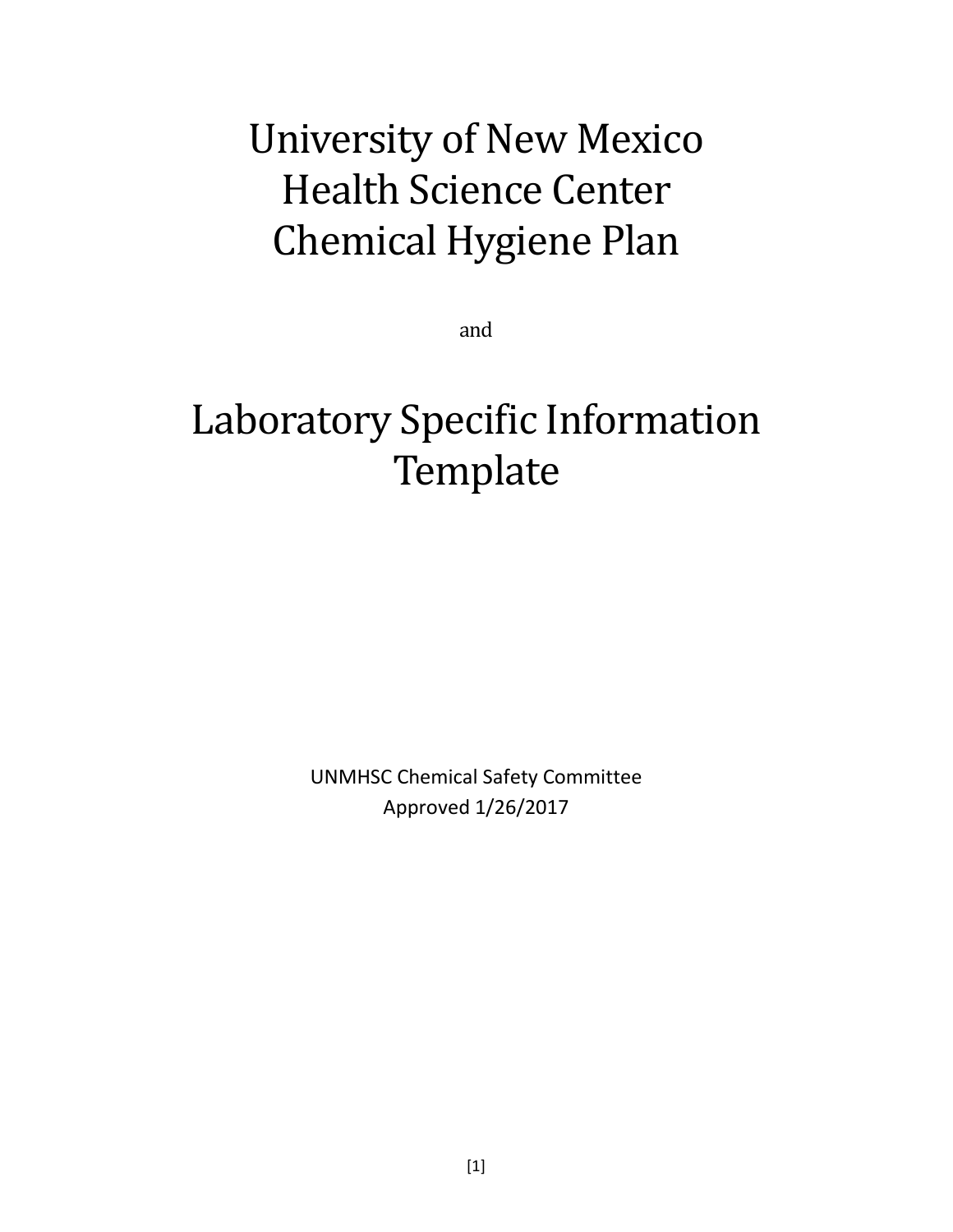# **Table of Contents**

| LABORATORY DIRECTORS/PRINCIPAL INVESTIGATORS/DESIGNATED LAB SAFETY OFFICER ARE |
|--------------------------------------------------------------------------------|
|                                                                                |
|                                                                                |
|                                                                                |
|                                                                                |
|                                                                                |
|                                                                                |
|                                                                                |
|                                                                                |
|                                                                                |
|                                                                                |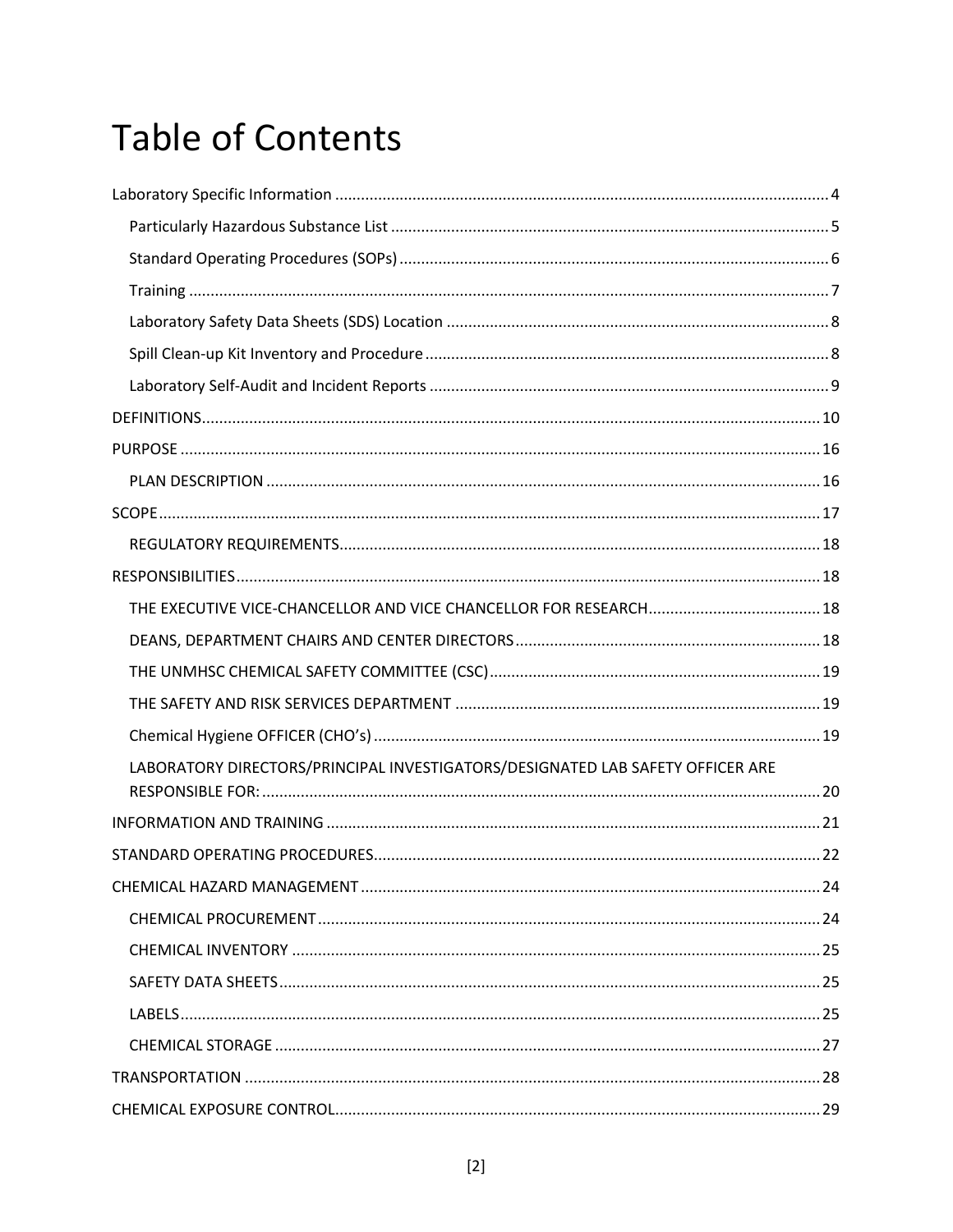| NFPA 45 Table 10.1.1. Maximum quantities of flammables and combustibles in sprinklered |
|----------------------------------------------------------------------------------------|
|                                                                                        |
|                                                                                        |
|                                                                                        |
|                                                                                        |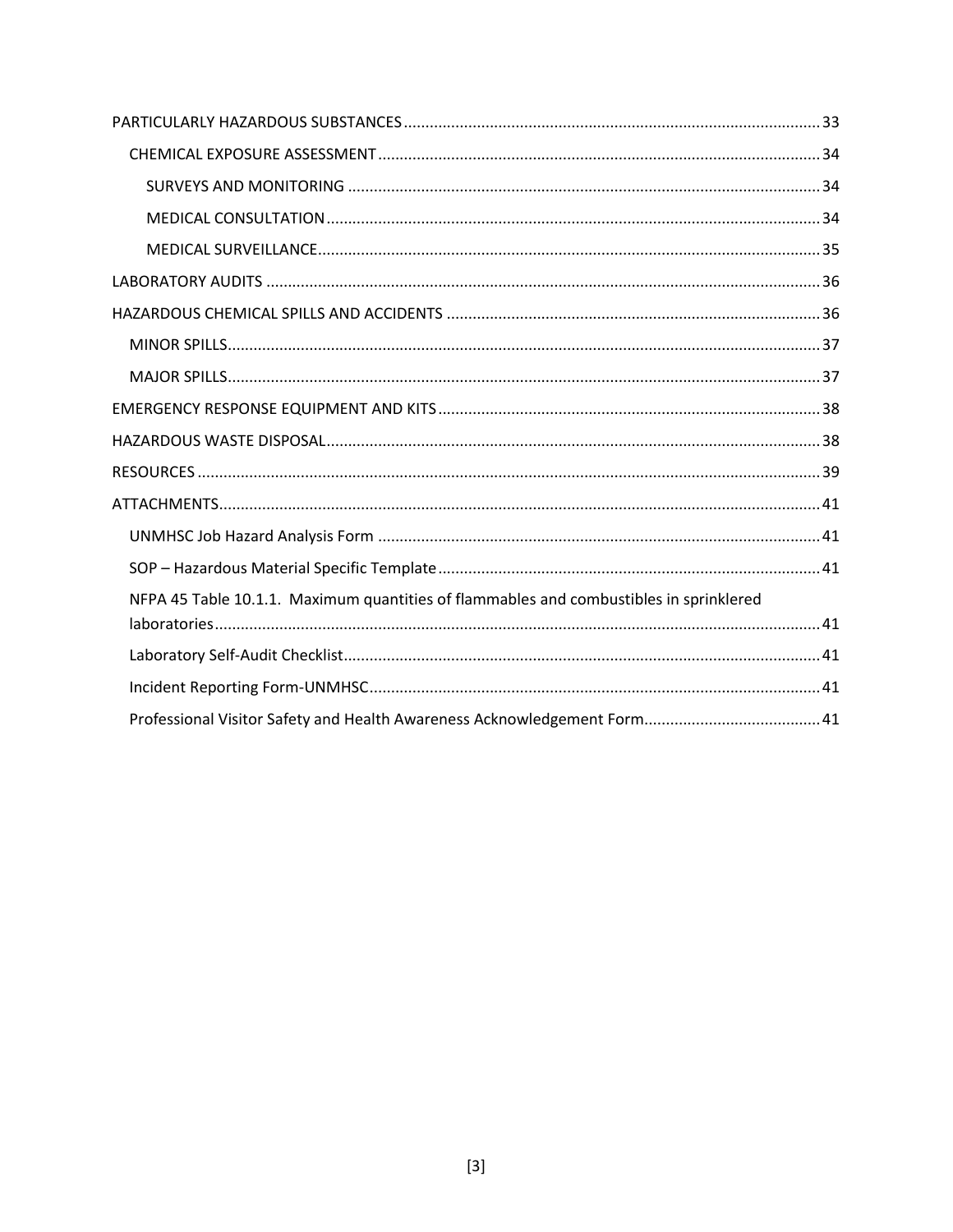# <span id="page-3-0"></span>Laboratory Specific Information

The following information specific to the laboratories covered by this plan as listed on the front page, is provided to augment the UNMHSC Chemical Hygiene Plan. This laboratory adopts the UNMHSC Chemical Hygiene Plan and its concepts, and the specific information for the laboratory(ies) covered by this plan are below.

| Laboratory Name: |                                                                                     |
|------------------|-------------------------------------------------------------------------------------|
|                  | This Chemical Hygiene Plan applies to these specific laboratories (give locations): |

| List of Reviewers (Name/Signature/Phone #): |                                                                                                                      |           |  |  |
|---------------------------------------------|----------------------------------------------------------------------------------------------------------------------|-----------|--|--|
| Name (Print),                               | Signature                                                                                                            | Phone No. |  |  |
|                                             |                                                                                                                      |           |  |  |
|                                             |                                                                                                                      |           |  |  |
|                                             | <u> 1989 - Johann John Harry Harry Harry Harry Harry Harry Harry Harry Harry Harry Harry Harry Harry Harry Harry</u> |           |  |  |
|                                             |                                                                                                                      |           |  |  |
|                                             |                                                                                                                      |           |  |  |
|                                             |                                                                                                                      |           |  |  |
|                                             |                                                                                                                      |           |  |  |
|                                             |                                                                                                                      |           |  |  |
|                                             |                                                                                                                      |           |  |  |
| Date:__________                             |                                                                                                                      |           |  |  |
|                                             |                                                                                                                      |           |  |  |
|                                             |                                                                                                                      |           |  |  |
|                                             |                                                                                                                      |           |  |  |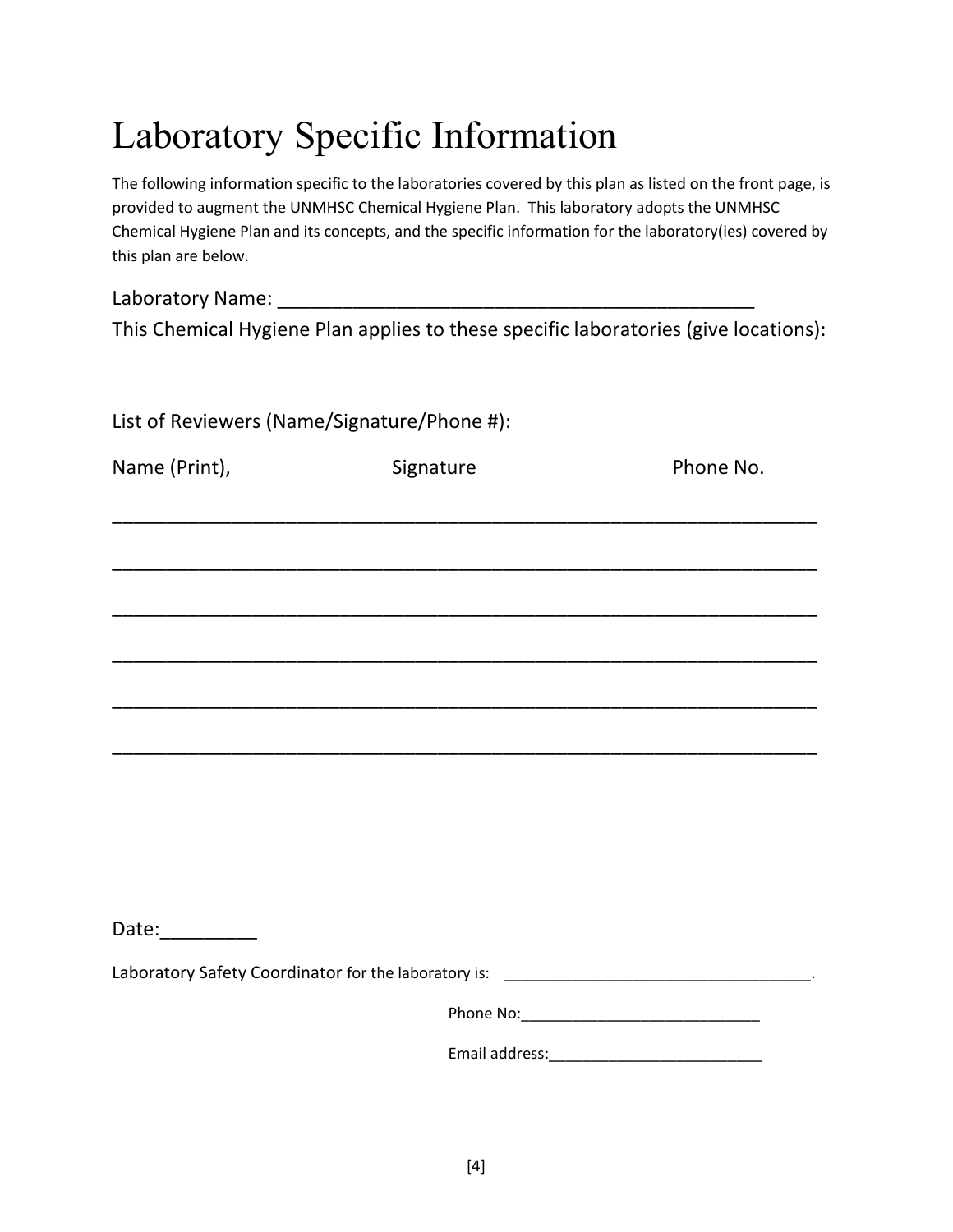### <span id="page-4-0"></span>Particularly Hazardous Substance List

The following list is a list of all particularly hazardous substances used in the laboratory(ies). This is a list of all carcinogens, mutagens, teratogens, reproductive toxins, pyrophorics, dangerous-whenwet, peroxide forming, or having a high degree of acute toxicity (See attachment)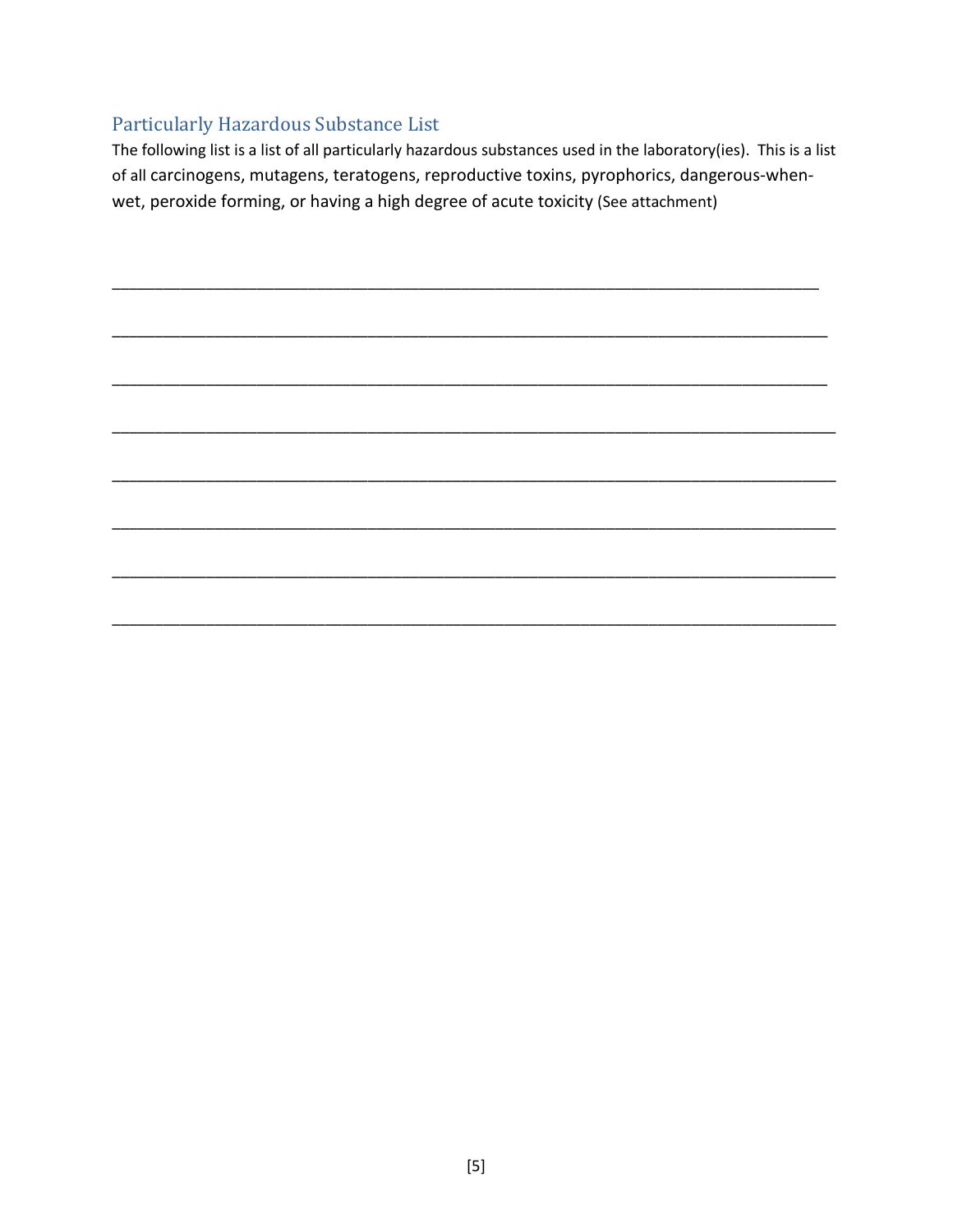#### <span id="page-5-0"></span>Standard Operating Procedures (SOPs)

The following is a list of SOPs which involve hazardous materials or hazardous processes, which have an assessment of the hazards and their controls either attached to the SOP or posted in areas where the process is performed, for easy access. An SOP can be for a process, for a particular class of hazardous materials, or for a particularly hazardous substance. All processes involving chemicals must document the hazards and appropriate controls and emergency procedures for these processes. A Job Hazard Analysis (JHA) form is attached, for documenting hazards, and controls, by task.

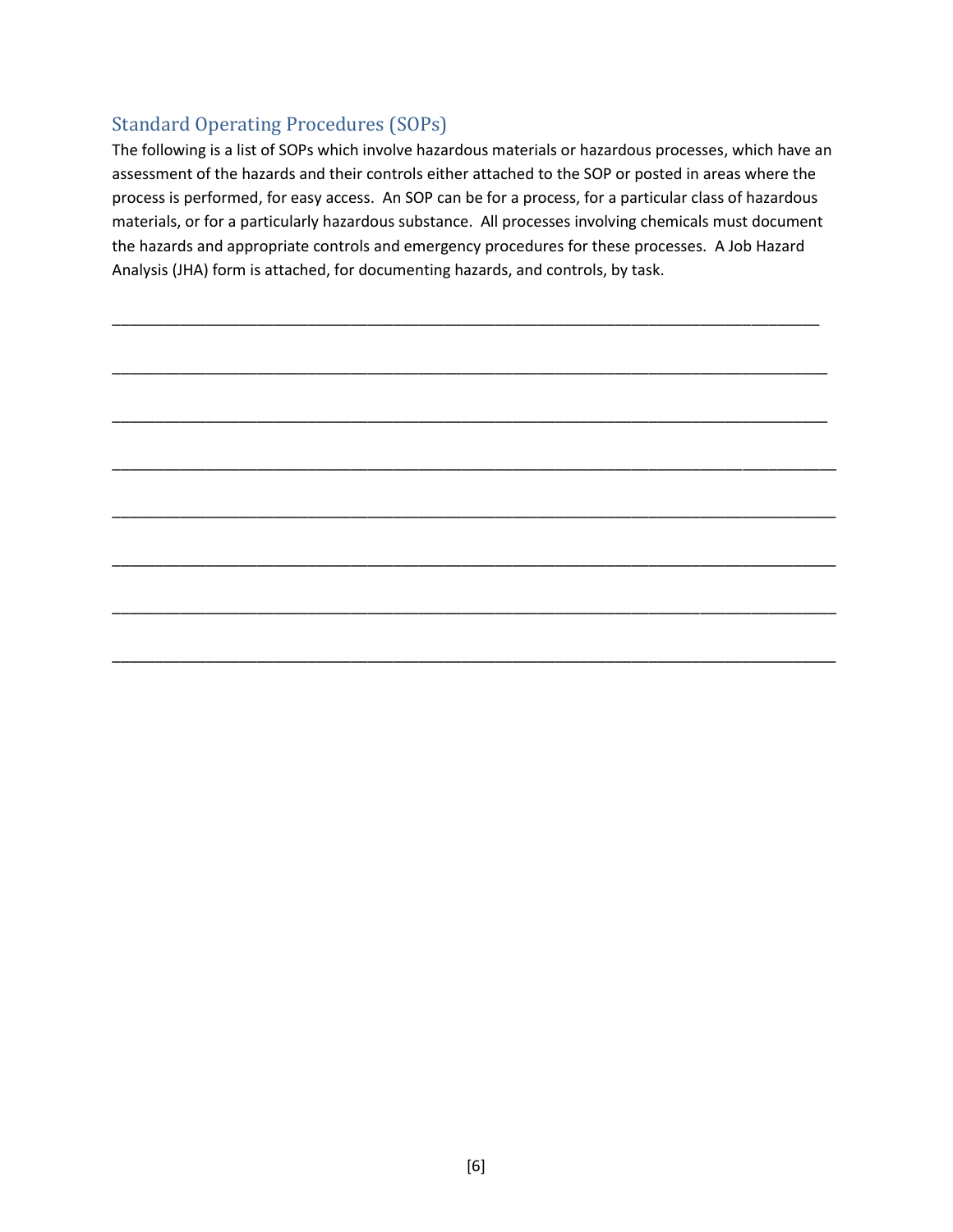### <span id="page-6-0"></span>**Training**

Training required by those working in the laboratory include:

- 1. Hazard Communications 2012
- 2. Chemical Hygiene Plan
- 3. Chemical Spill Clean-up
- 4. Waste Management
- 5. Safe Chemical Storage
- 6. SOPs to be used in the laboratory (including hazards and controls)
- 7. Laboratory Safety Practices (Security, PPE required when in the lab, etc.)
- 8. Lab-specific safety education will be conducted by the laboratory at least annually to ensure that researchers know the hazards and hazard mitigation plans of the specialized techniques specific to their own research. These trainings must be documented.

Add any others that may apply (Sharps handling and storage, biohazards, bloodborne pathogens, radiation licensing requirements, radioactive waste, mixed waste, Particularly Hazardous Substance practices, PPE, respiratory protection training, others?)

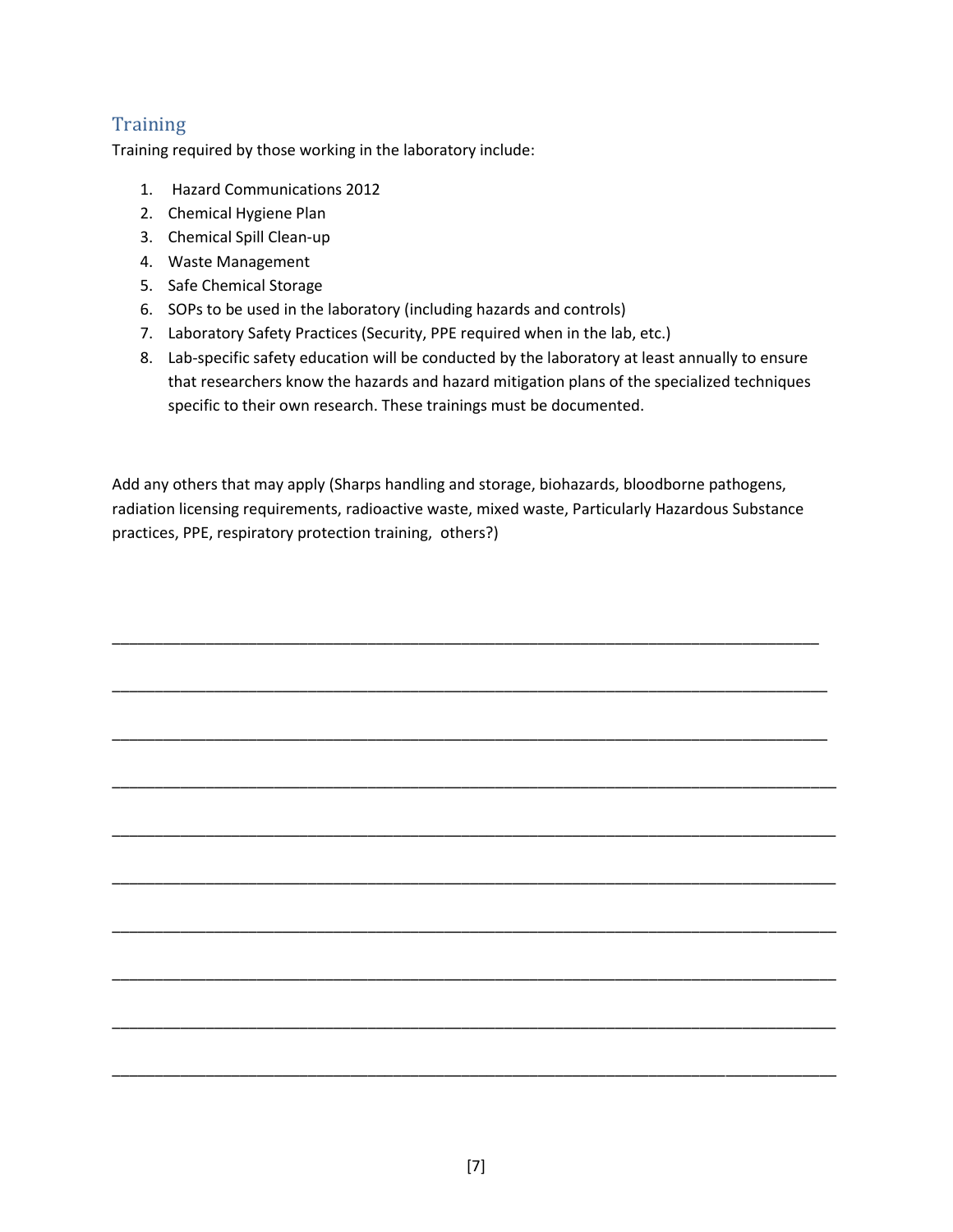#### <span id="page-7-0"></span>Laboratory Safety Data Sheets (SDS) Location

Indicate where the SDS are maintained (location electronically or where the paper copy can be found):

\_\_\_\_\_\_\_\_\_\_\_\_\_\_\_\_\_\_\_\_\_\_\_\_\_\_\_\_\_\_\_\_\_\_\_\_\_\_\_\_\_\_\_\_\_\_\_\_\_\_\_\_\_\_\_\_\_\_\_\_\_\_\_\_\_\_\_\_\_\_\_\_\_\_\_\_\_\_\_\_\_\_\_\_\_

\_\_\_\_\_\_\_\_\_\_\_\_\_\_\_\_\_\_\_\_\_\_\_\_\_\_\_\_\_\_\_\_\_\_\_\_\_\_\_\_\_\_\_\_\_\_\_\_\_\_\_\_\_\_\_\_\_\_\_\_\_\_\_\_\_\_\_\_\_\_\_\_\_\_\_\_\_\_\_\_\_\_\_\_\_

#### <span id="page-7-1"></span>Spill Clean-up Kit Inventory and Procedure

The location and contents of spill clean-up kits are listed below, and spill clean-up procedures are attached (for general spill clean-up procedures and information on spill kits, contact Safety and Risk Services or visit the website: http://srs.unm.edu/chemical-safety/ )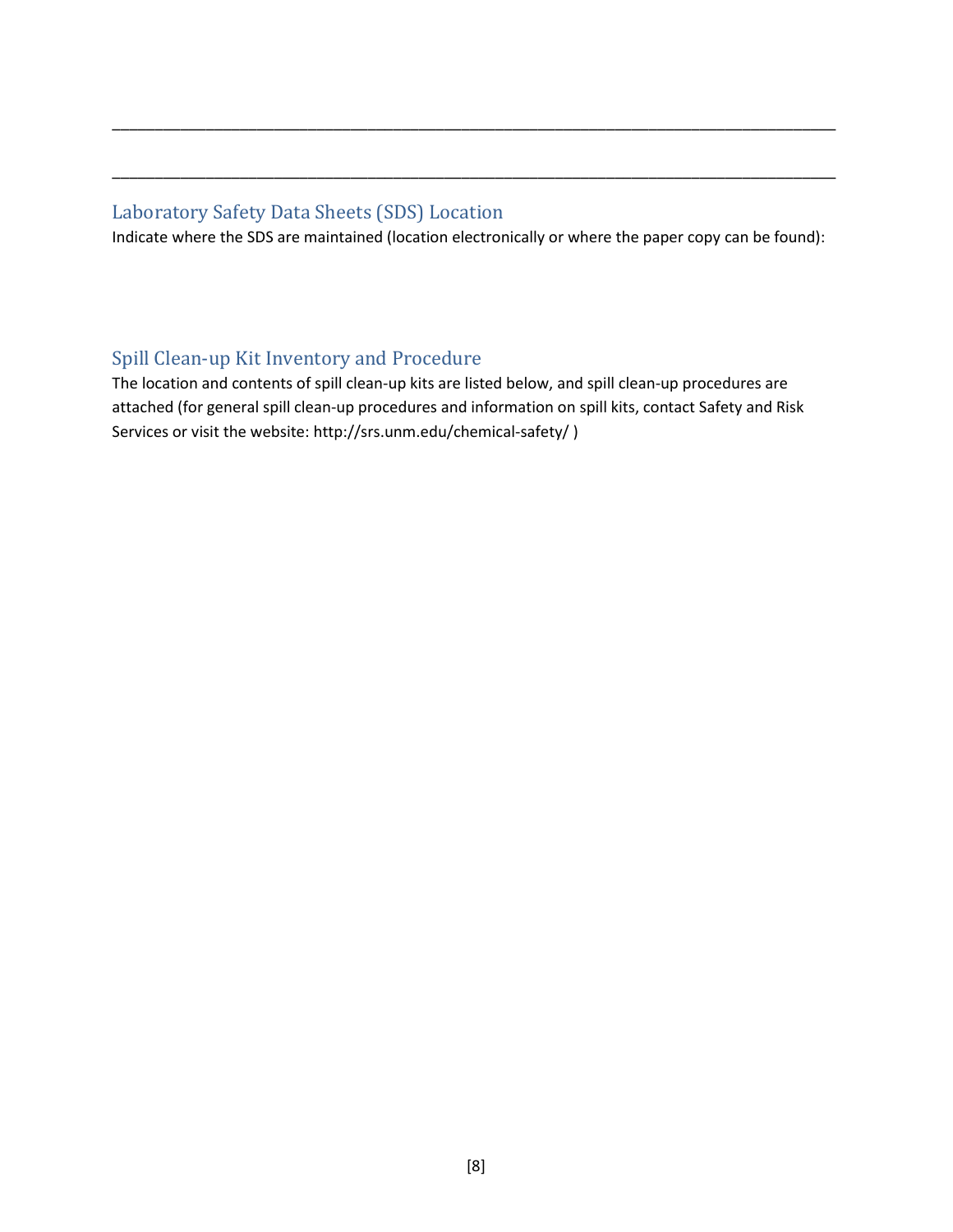### <span id="page-8-0"></span>Laboratory Self-Audit and Incident Reports

Attached are copies of self-audit reports conducted for this laboratory, and incident reports for spills or releases (other than incidental spills).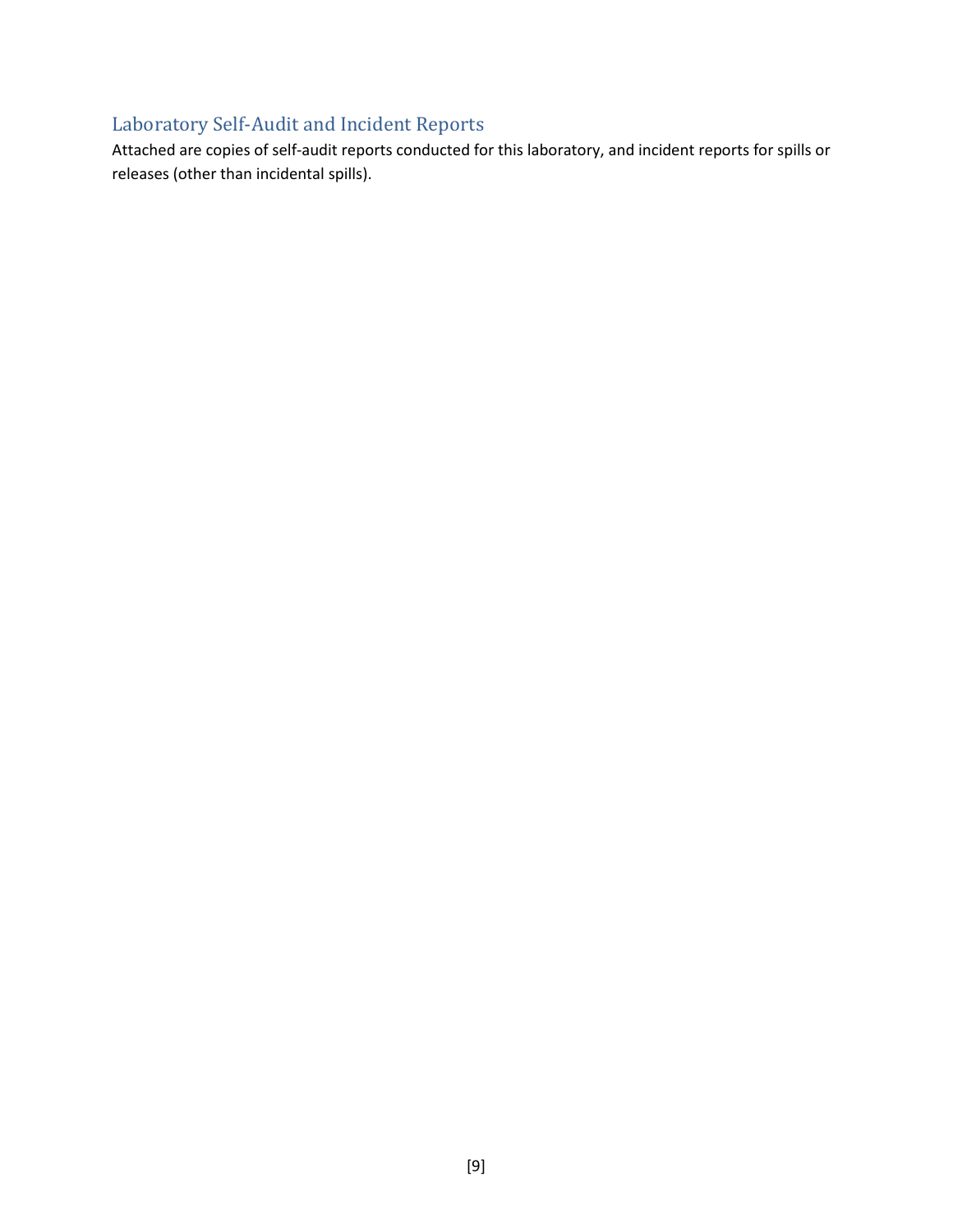### <span id="page-9-0"></span>DEFINITIONS

- **Action level** A concentration designated by OSHA 29 CFR 1910 for a specific substance, calculated as an 8-hour time weighted average, which initiates certain required activities such as exposure monitoring and medical surveillance.
- **Article**  A manufactured item other than a fluid or particle: (i) which is formed to a specific shape or design during manufacture; (ii) which has end use functions(s) dependent in whole or in part upon its shape or design during end use; and (iii) which under normal conditions of use does not release more than very small quantities, e.g., minute or trace amounts of a hazardous chemical, and does not pose a physical hazard or health risk to employees.

**Authorized Chemical Worker** – UNM faculty, staff, student, or visitor whose manager or supervisor has determined that he/she has the training, knowledge, skill, and abilities to safely perform the chemical work to which he/she is assigned.

**Carcinogen** – Any substance or mixture of substances that meets one of the following criteria:

- It is regulated by OSHA as a carcinogen; or
- It is listed under the category "known to be carcinogens", in Annual Report on Carcinogens by the National Toxicology Program (NTP) (latest ed., [http://ntp.niehs.nih.gov/?objectid=72016262-BDB7-CEBA-FA60E922B18C2540\)](http://ntp.niehs.nih.gov/?objectid=72016262-BDB7-CEBA-FA60E922B18C2540); or
- It is listed under Group 1 ("carcinogenic to humans") by the International Agency for Research on Cancer Monographs (IARC) (Vol. 1-48 and Supplements 1-8); or
- It is listed in either Group 2A or 2B by IARC ( $http://monographs.iarc.fr/$ ) or under the category, "reasonably anticipated to be carcinogens" by NTP [\(http://ntp.niehs.nih.gov/?objectid=72016262-BDB7-CEBA-FA60E922B18C2540\)](http://ntp.niehs.nih.gov/?objectid=72016262-BDB7-CEBA-FA60E922B18C2540) and causes statistically significant tumor incidence in experimental animals in accordance with any of the following criteria:
	- After inhalation exposure of 6-7 hours per day, 5 days per week, for a significant portion of a lifetime to dosages of less than 10 mg/m<sup>3</sup>;
	- After repeated skin application of less than 300 mg/kg of body weight per week; or
	- After oral dosages of less than 50 mg/kg of body weight per day
- A mixture shall be classified as a carcinogen when at least one ingredient has been classified as a carcinogen and is present at or above 0.1%.

**Chemical** – Any element, compound, or mixture of elements and compounds.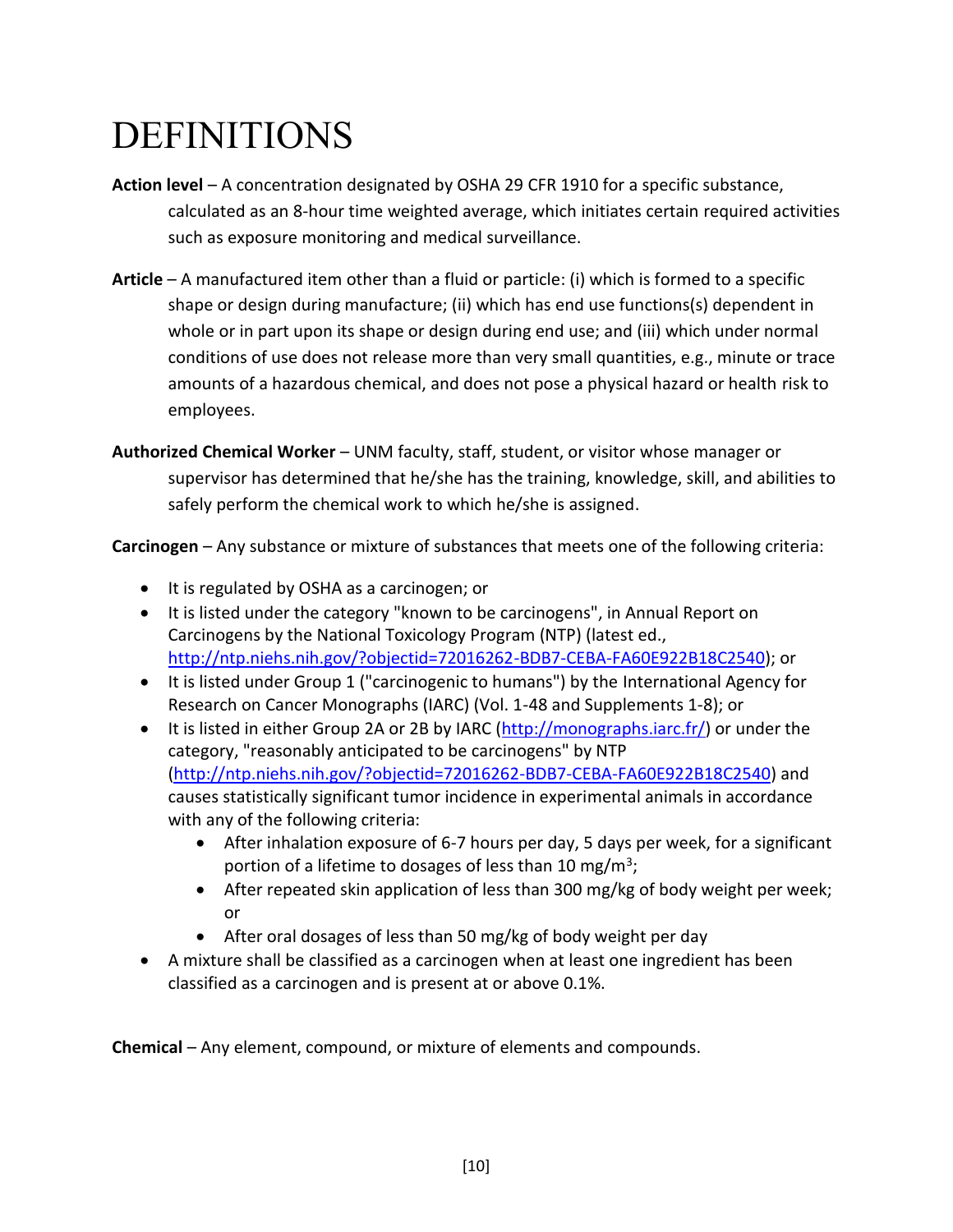**Chemical Hygiene Officer (CHO)** – A UNM employee designated by his/her management who is qualified, either by education, training or experience, to provide technical guidance in the development and implementation of the provisions of the Chemical Hygiene Plan. A designated CHO will take the Safety and Risk Services Chemical Safety train-the-trainer course.

**Chemical Safety Committee (CSC):** A committee of faculty and staff members for the purpose

of:

- Monitoring research chemical safety and hygiene issues in the Health Sciences Center and facilitating compliance with all regulatory agencies having jurisdiction.
- Assuring functionality of interactive chemical inventory.
- Facilitating the availability of rare chemicals through inventory process.
- Communicating guidance on chemical issues with investigators and research staff.
- Identifying chemical safety training issues and opportunities.
- Receiving chemical safety reports from Safety and Risk Services and HSC Safety personnel.
- Monitoring emerging chemical safety issues. Reviewing the Chemical Safety Charter biannually and making recommendations for revisions to the Executive Vice Chancellor and Vice Chancellor for Research. It is comprised of representatives from the School of Medicine, College of Pharmacy, Office of Research, Safety and Risk Services, and HSC Safety personnel. In the future, if faculty in the College of Nursing use chemicals for a research protocol, the college will have a representative appointed to the committee.
- **Container** *–* Any bag, barrel, bottle, box, can, cylinder, drum, reaction vessel, storage tank, or the like that contains a hazardous chemical. Pipes or piping systems, and engines, fuel tanks, or other operating systems in a vehicle, are not considered to be containers.
- **Corrosive**  A chemical that causes visible destruction or permanent changes in human skin tissue at the site of contact.
- **Chemical Owner**  An authorized chemical worker assigned ownership and responsibility for a chemical container in the chemical inventory system.
- **Designated area** An area that shall be established and posted for work with particularly hazardous substances and to which access is administratively restricted to authorized personnel. A designated area may be the entire laboratory, an area of a laboratory, or a device such as a laboratory fume hood. Designated area signs are available from Safety and Risk Services at 277-2753.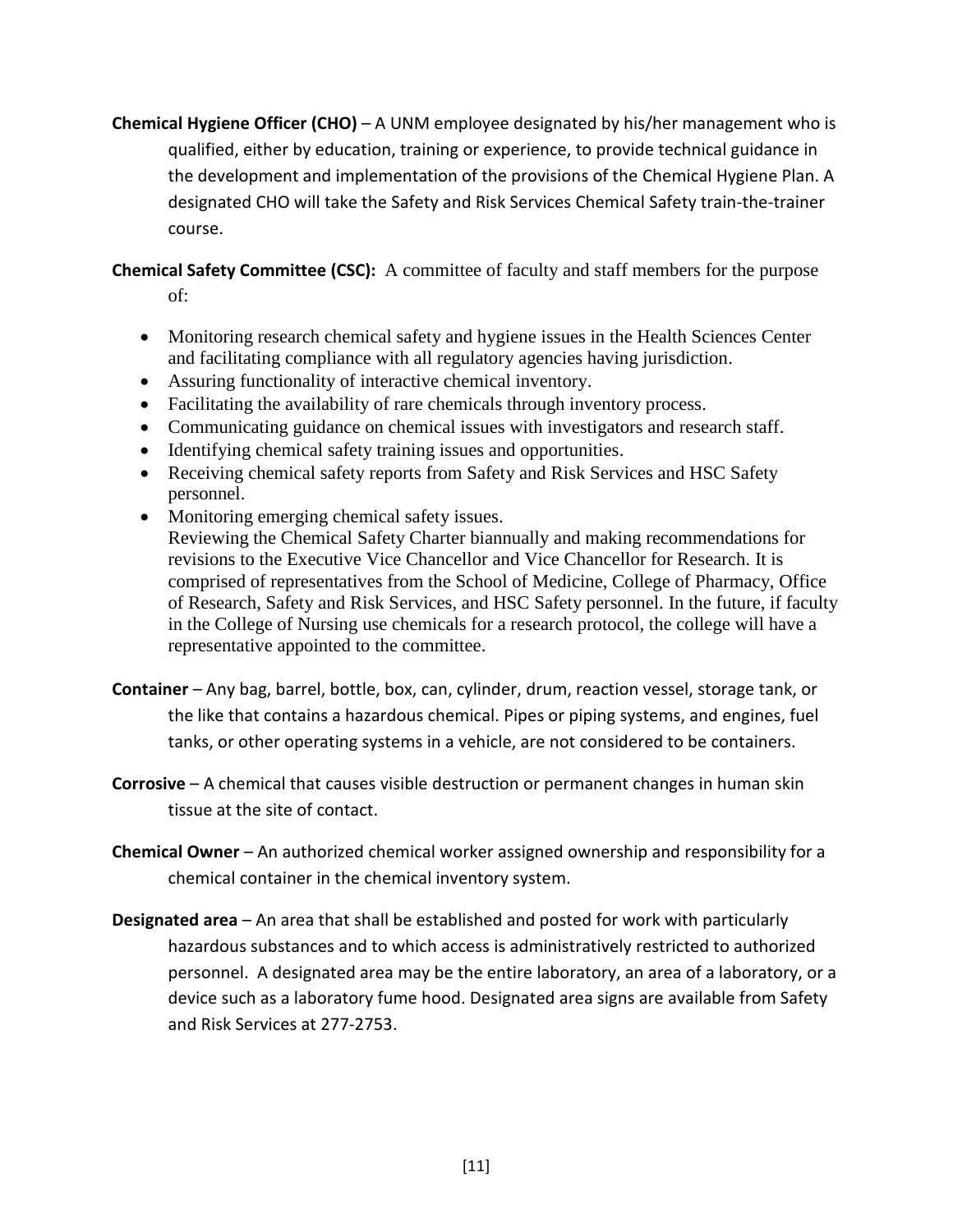- **Emergency** Any occurrence such as, but not limited to, equipment failure, rupture of containers or failure of control equipment which results in an uncontrolled release of a hazardous chemical into the workplace.
- **Globally Harmonized System (GHS)** OSHA revised its Hazard Communications standard in 2012 to bring it into harmony with the International Hazard Communication Standards promulgated by the United Nations. This requires a standardization of labeling, formats for Safety data Sheets (SDS), reporting, and other hazard communications between suppliers and users world-wide.
- **Hazardous chemical** Any chemical which is classified by OSHA (1910.1200) as a physical hazard or a health hazard, a simple asphyxiant, combustible dust, pyrophoric gas, or hazard not otherwise classified. If a hazardous chemical comprises 1% (0.1% for carcinogens) or greater of a compound or mixture, the compound or mixture will be treated as a hazardous chemical.
- **Hazardous Waste**  Is defined by EPA as "(A) liquid, solid, contained gas, or sludge waste that contain properties that are dangerous or potentially harmful to human health or the environment". EPA further defines hazardous waste as:
	- Waste exhibiting at least one of four characteristics: ignitability, corrosivity, reactivity, or toxicity; or
	- Waste appearing in one of the EPA lists (hazardous or acutely hazardous chemicals that have been used, or not, but no longer usable for its intended purpose).

For a more detailed definition, go to <www.epa.gov>

- **Health Hazard**  A chemical which is classified as posing one of the following hazardous effects: acute toxicity (any route of exposure); skin corrosion or irritation; serious eye damage or eye irritation; respiratory or skin sensitization; germ cell mutagenicity; carcinogenicity; reproductive toxicity; specific target organ toxicity (single or repeated exposure); or aspiration hazard. The criteria for determining whether a chemical is classified as a health hazard are detailed in Appendix A to 29 CFR 1910.1200–Health Hazard Criteria.
- **High Acute Toxicity**  Substances that may be fatal or cause clinical damage to target organs as a result of a single exposure of short duration. High acute toxicity chemicals meet the following criteria: a Permissible Exposure Limit (PEL) or Threshold Limit Value (TLV) of less than 0.1 ppm Time-Weighted Average (TWA) or ceiling limit of less than 1.0 ppm.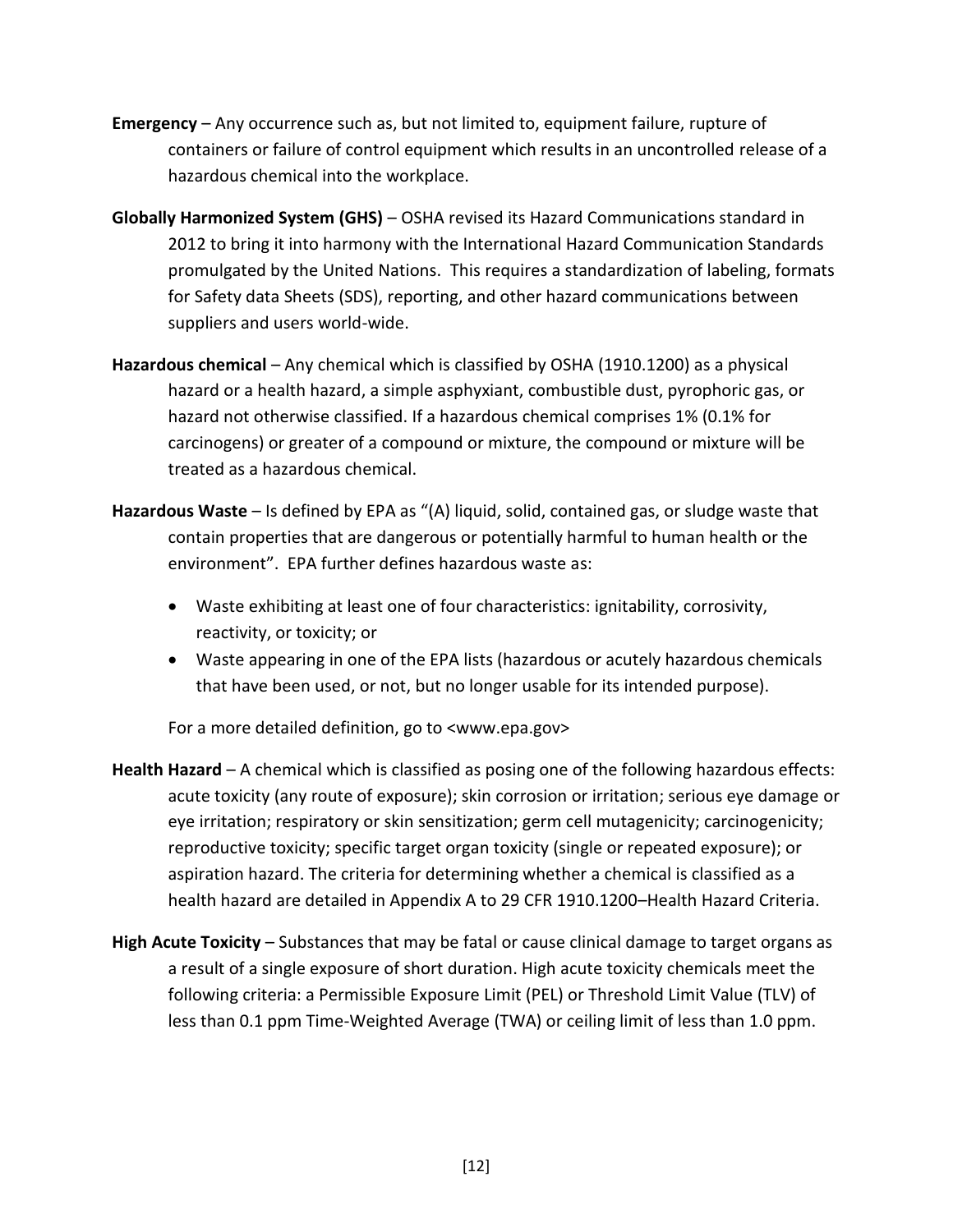- **Immediate use**  The hazardous chemical will be under the control of and used only by the person who transfers it from a labeled container and only within the work shift in which it was transferred,
- **Laboratory** A workplace where relatively small quantities of hazardous chemicals are used on a non-production basis, chemical manipulations are carried out on a "laboratory scale", and multiple chemical procedures or chemicals are used.
- **Laboratory scale** Work with substances in which the containers used for reactions, transfers, and other handling of substances are designed to be easily and safely manipulated by one person. "Laboratory scale" excludes those workplaces whose function is to produce commercial quantities of materials.
- **Medical consultation** Consultation which takes place between a licensed physician and an employee [or student] for the purpose of determining what medical examinations or procedures, if any, are appropriate in cases where a significant exposure to a hazardous chemical may have taken place.
- **Must** Designates a contractual or policy requirement or a regulatory mandate.
- **Mutagen** A chemical that causes permanent changes in the amount or structure of the genetic material in a cell. Chemicals classified as mutagens in accordance with the Hazard Communication Standard (29 CFR 1910.1200) shall be considered mutagens for purposes of this section.
- **Occupational Exposure Limit (OEL)**  Occupational Exposure Limit values are set by competent national authorities or other relevant national institutions as limits for concentrations of hazardous compounds in workplace air. For purposes of this document, the applicable OELs are OSHA PELs and ACGIH Threshold Limit Values (see definitions below).
- **Particularly hazardous substances** Particularly hazardous substances (PHS) are those chemicals with special acute or chronic toxicity. The OSHA Laboratory Standard defines a PHS as being a select carcinogen, reproductive toxin, or having a high degree of acute toxicity. In the Laboratory Standard, OSHA does not provide a list of PHSs because new chemicals are continually being developed and tested in laboratories. The OSHA Laboratory Standard requires areas where PHS materials are used to be designated with signage, and SOPs for use of chemicals that are PHSs (see p. 35 for PHS SOPs)
- **Permissible Exposure Limit (PEL)** The maximum 8-hour time-weighted average concentration, or short-term exposure limit, of an airborne contaminant that shall not be exceeded under OSHA standards.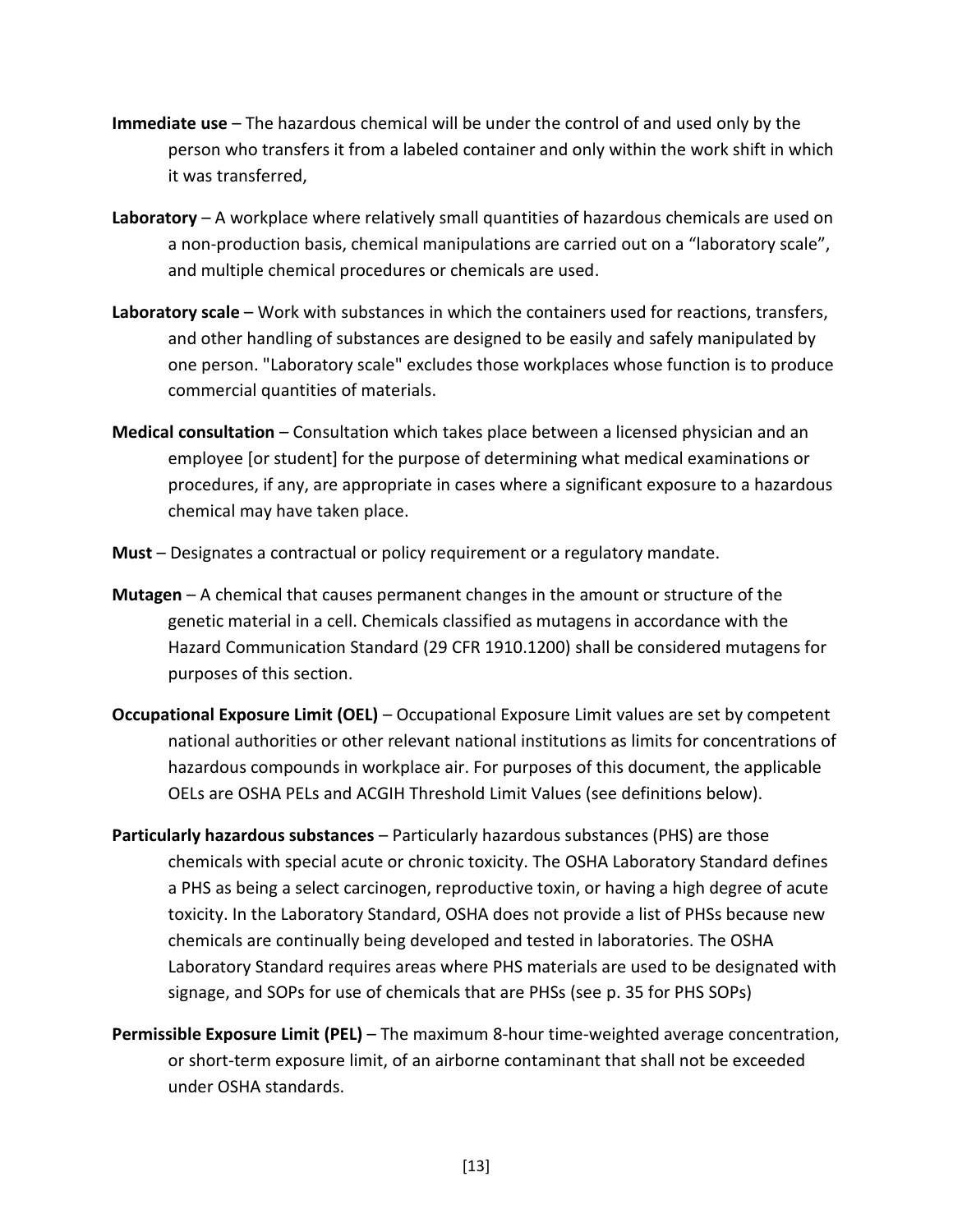- **Physical hazard** A chemical that is classified as posing one of the following hazardous effects: Explosive; flammable (gases, aerosols, liquids, or solids); oxidizer (liquid, solid, or gas); self-reactive; pyrophoric (gas, liquid or solid); self-heating; organic peroxide; corrosive to metal; gas under pressure; in contact with water emits flammable gas; or combustible dust. The criteria for determining whether a chemical is classified as a physical hazard are in Appendix B of the Hazard Communication Standard (29 CFR 1910.1200).
- **Professional Visitor –** An individual with advanced science, engineering or related education, experienced working independently in a similar laboratory, and will be temporarily working independently in a UNM laboratory.
- **Safety Data Sheet (previously known as Material Safety Data Sheet)**  *W*ritten printed, or electronically transmitted document concerning a hazardous chemical that is prepared in accordance with paragraph (g) of 29 CFR 1910.1200.
- **Standard Operating Procedure (SOP)**  Documented procedures relevant to safety and health considerations to be followed when laboratory work involves the use of hazardous chemicals (OSHA 1910.1450)
- **Reproductive toxins** Chemicals that affect the reproductive capabilities including adverse effects on sexual function and fertility in adult males and females, as well as adverse effects on the development of the offspring. Chemicals classified as reproductive toxins in accordance with the Hazard Communication Standard (29 CFR 1910.1200) shall be considered reproductive toxins for purposes of this section. The [Proposition 65](http://oehha.ca.gov/prop65/prop65_list/Newlist.html) list developed by the State of California is one source of information about chemicals known to cause birth defects or other reproductive harm.
- **Secondary container** Any chemical container other than an original container that will be used to store decanted chemicals or mixed chemicals beyond a single workday. (*Note:*  This definition should not be confused with secondary containment for chemical release prevention control.)
- **Shall** Designates a UNM policy or regulatory mandate.
- **Should** Designates a recommendation contained in the regulations or a recommendation from a recognized industry standard.
- **Threshold Limit Values (TLVs)**  Threshold Limit Values, which are established by the American Conference of Governmental Industrial Hygienists (ACGIH), refer to airborne concentrations of chemical substances and represent conditions under which it is believed that *nearly all* workers may be repeatedly exposed, day after day, over a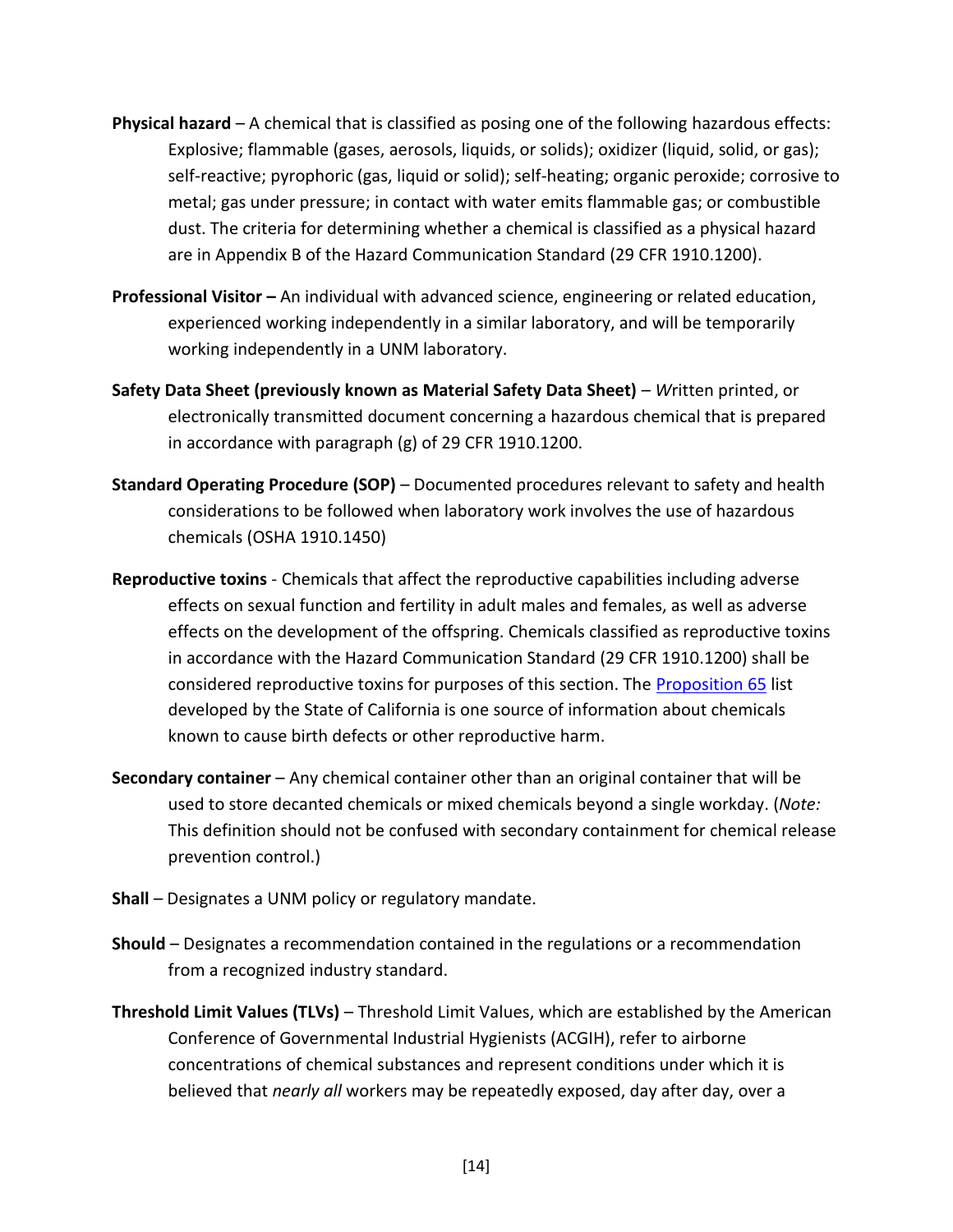working lifetime, without adverse health effects. These include: 8-hour time-weighted averages (TLV–TWAs), short-term 15-minute time-weighted averages (TLV–STELs), and ceiling limits (TLV–Cs).

- **Threshold Limit Value—Time–Weighted Average (TLV–TWA)**  The time-weighted average concentration that should not be exceeded for a conventional 8-hour workday and a 40 hour workweek.
- **Threshold Limit Value—Short-Term Exposure Limit (TLV–STEL)**  A 15-minute TWA exposure that should not be exceeded at any time during a workday, even if the 8-hour TWA is within the TLV–TWA.
- **Threshold Limit Value—Ceiling (TLV–C)**  The concentration that should not be exceeded during any part of the working exposure.
- **Will** Designates a UNM policy or standard practice or regulatory mandate.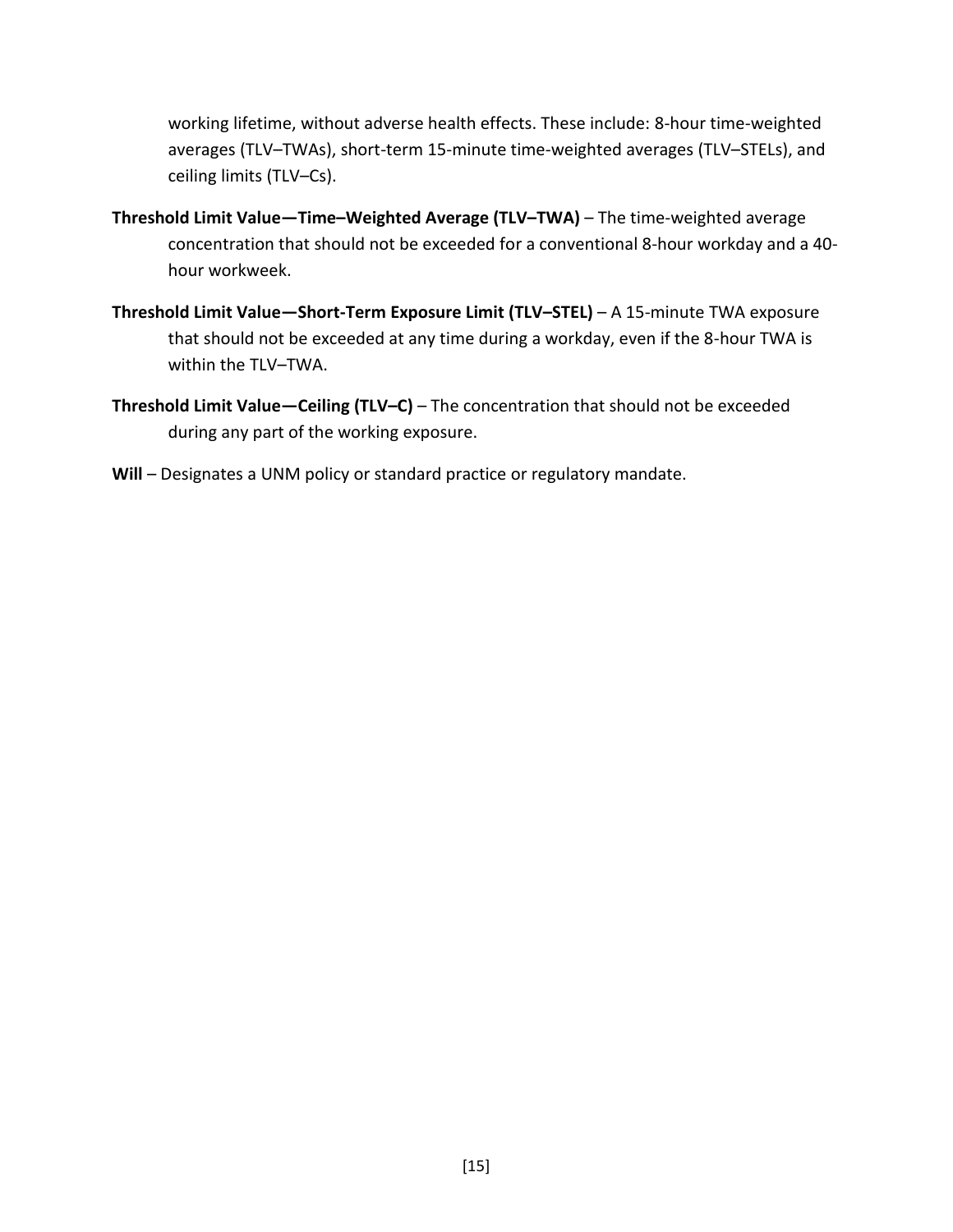### <span id="page-15-0"></span>PURPOSE

This written document is designed to protect University of New Mexico (UNM) faculty, staff, professional visitors, students, and visitors from potential health hazards associated with the handling, use, storage, and disposal of hazardous chemicals. This document serves as the UNM Health Sciences Center (HSC) written Chemical Hygiene Plan (CHP), and addresses the requirements of the OSHA "Lab Standard" (OSHA, 29 CFR 1910.1450, *[Occupational Exposure to](https://www.osha.gov/pls/oshaweb/owadisp.show_document?p_table=STANDARDS&p_id=10106)  [Hazardous Chemicals in Laboratories\)](https://www.osha.gov/pls/oshaweb/owadisp.show_document?p_table=STANDARDS&p_id=10106)*.

As stated in UNM Policy: "**The ultimate responsibility for safety, however, cannot be delegated as a staff function, it must be assumed by every member of the University community (emphasis added)"** [UNM Administrative Policies and Procedures Manual – Policy 6110: Safety and Risk Services Department]. This document is a broad overview of the information necessary to protect laboratory workers potentially exposed to hazardous chemicals. In addition to this plan document, laboratories must develop and follow a laboratory specific operating procedure. SOP formats are discussed in detail on page 24 of this plan. Activities that involve hazardous chemicals that have unusual characteristics or whose hazards are not adequately covered in this document must address these specific hazards and their mitigation in their laboratory specific operating procedure. The HSC Chemical Hygiene Plan will be reviewed annually by the HSC Chemical Safety Committee.

### <span id="page-15-1"></span>PLAN DESCRIPTION

This plan addresses the five major elements of the Laboratory Standard:

- Hazard identification
- Chemical Hygiene Plan
- Information and training
- Exposure monitoring
- Medical consultation and examinations

It also addresses the following topical areas:

- Regulatory Requirements
- Responsibilities
- Worker Information and Training
- Standard Operating Procedures (SOPs)
- Chemical Procurement
- Chemical Inventory
- Safety Data Sheets (SDSs), previously known as MSDSs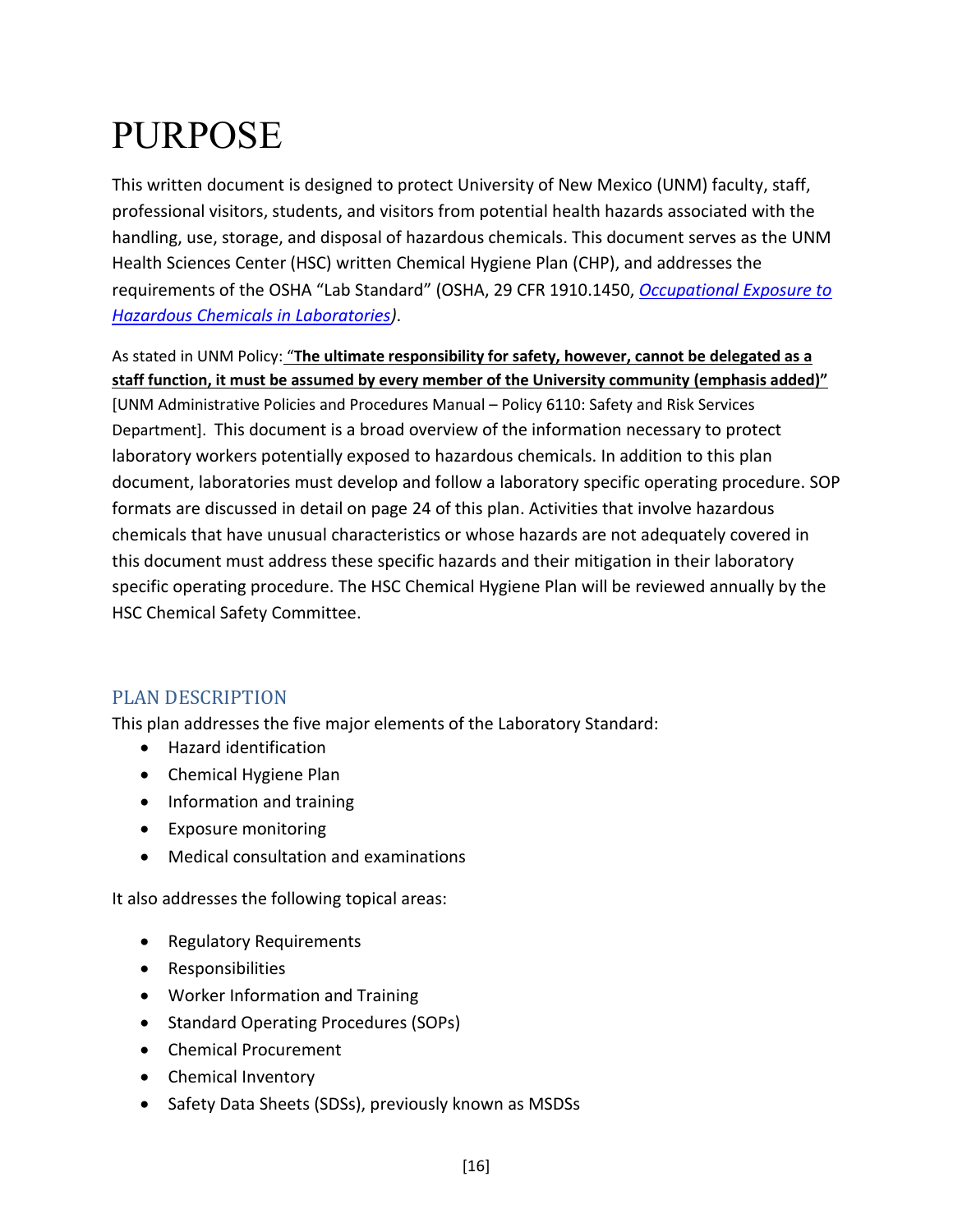- Chemical Labels
- Hazardous Chemical Storage
- Hazardous Chemical Transportation
- Chemical Exposure Control
- Chemical Exposure Assessment
- Medical Consultation
- Medical Surveillance
- Laboratory Audits
- Hazardous Chemical Spills and Accidents
- Hazardous Waste Disposal

### <span id="page-16-0"></span>SCOPE

This plan applies to all UNMHSC facilities where hazardous chemicals are procured, acquired, manufactured, handled, received, distributed, transported, used, stored, recycled, neutralized, or disposed of and all individuals who work in these areas. Exceptions to, or deviations from, this plan must be approved by the UNMHSC Executive Vice Chancellor and Vice Chancellor for Research.

#### **Material Exemptions**

The following materials are exempted from the OSHA Lab Standard and, therefore, do not fall under the scope of this written Chemical Hygiene Plan:

- Articles;
- Hazardous Waste;
- Any hazardous substance that is the focus of remedial or removal action being conducted under Comprehensive Environmental Response Compensation and Liability Act in accordance with U.S. Environmental Protection Agency regulations;
- Tobacco or tobacco products (refer to UNMHSC Smoke[-Free](http://hsc.unm.edu/about/smokefree/docs/HSC_smoke_free_policy.pdf) Environment Policy);
- Wood or wood products, including lumber which will not be processed, where the only hazard they pose to workers is the potential for flammability or combustibility;
- Food or alcoholic beverages that are sold, used, or prepared in a retail establishment, intended for personal consumption by workers while in the workplace;
- Any drug, when it is in solid, final form for direct administration to a patient (e.g., tablets or pills) intended for personal consumption by employees while in the workplace (e.g., first aid supplies);
- Cosmetics intended for personal consumption by workers in the workplace;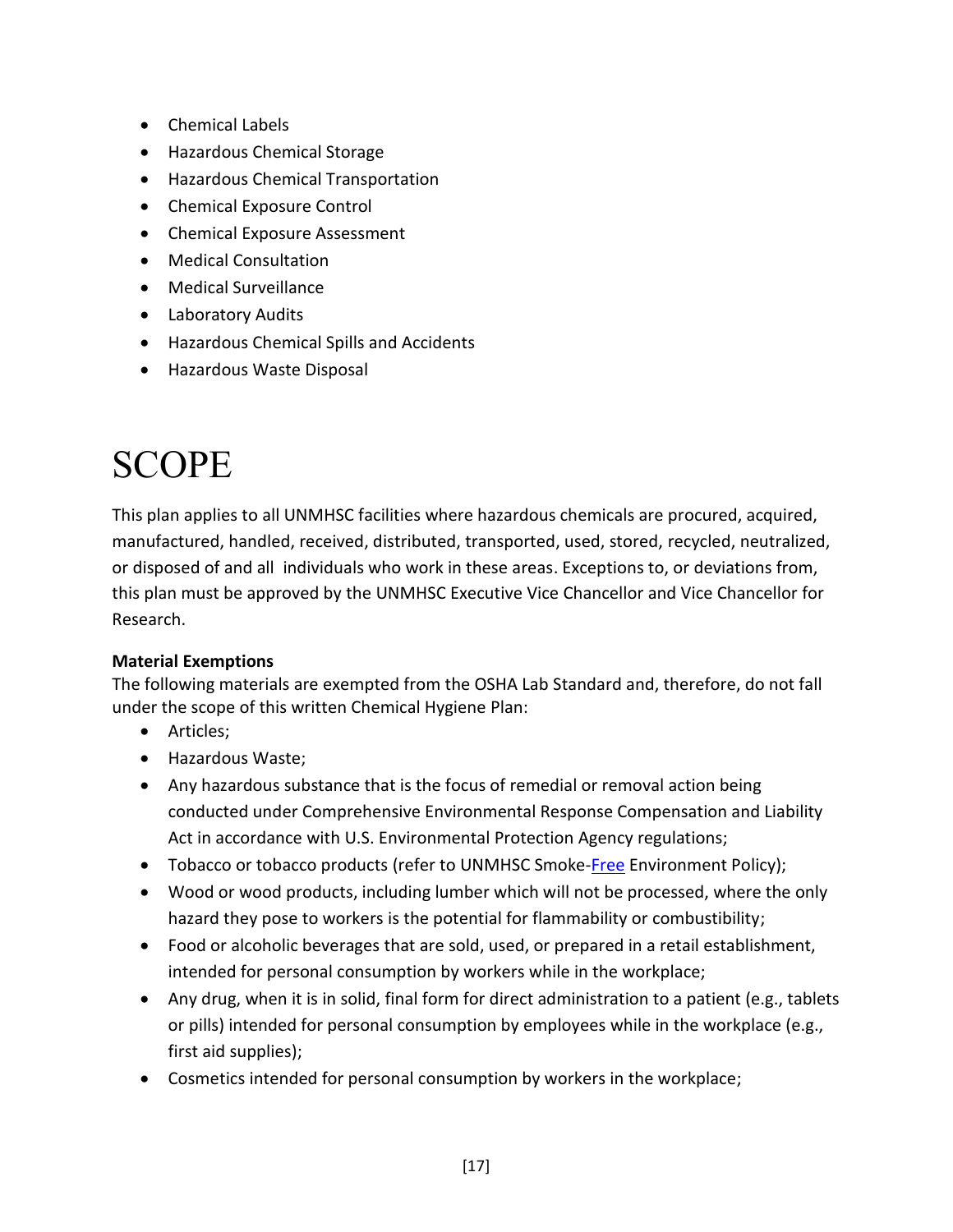- Consumer products used in the workplace for the purpose intended by the chemical manufacturer or importer of the product, where the use results in a duration and frequency of exposure that could reasonably be experienced by consumers when used for the purpose intended;
- Laboratory uses of hazardous chemicals which provide no potential for employee exposure such as chemically-impregnated test strips (e.g. clinical dipsticks) or commercially prepared diagnostic kits in which all of the reagents needed to conduct the test are contained in the kit;
- Biological agents;
- Ionizing radiation; and
- Nonionizing radiation.

### <span id="page-17-0"></span>REGULATORY REQUIREMENTS

The regulatory requirements for the policies, procedures, and work practices outlined in this Chemical Hygiene Plan include:

- [OSHA 29 CFR 1910.1450, Occupational Exposure to Hazardous Chemicals in](http://www.osha.gov/pls/oshaweb/owadisp.show_document?p_table=standards&p_id=10106)  **[Laboratories](http://www.osha.gov/pls/oshaweb/owadisp.show_document?p_table=standards&p_id=10106)**
- [OSHA 29 CFR 1910.1200, Hazard Communication](http://www.osha.gov/pls/oshaweb/owadisp.show_document?p_table=STANDARDS&p_id=10099)
- [OSHA 29 CFR 1910.132, Personal Protective Equipment](http://www.osha.gov/pls/oshaweb/owadisp.show_document?p_table=STANDARDS&p_id=9777)
- [OSHA 29 CFR 1910.133, Eye and Face Protection](http://www.osha.gov/pls/oshaweb/owadisp.show_document?p_table=STANDARDS&p_id=9778)
- [OSHA 29 CFR 1910.134, Respiratory Protection](http://www.osha.gov/pls/oshaweb/owadisp.show_document?p_id=12716&p_table=standards)
- [OSHA 29 CFR 1910.138, Hand Protection](http://www.osha.gov/pls/oshaweb/owadisp.show_document?p_table=STANDARDS&p_id=9788)

### <span id="page-17-1"></span>RESPONSIBILITIES

### <span id="page-17-2"></span>THE EXECUTIVE VICE-CHANCELLOR AND VICE CHANCELLOR FOR RESEARCH, is responsible for:

 ensuring that departments/centers/units engaged in the use of hazardous chemicals comply with the UNMHSC Chemical Hygiene Program;

### <span id="page-17-3"></span>DEANS, DEPARTMENT CHAIRS AND CENTER DIRECTORS are responsible for:

- Ensuring departmental compliance with the UNMHSC Chemical Hygiene Plan
- Providing the Laboratory Directors or Principal Investigators with the support necessary to implement and maintain the CHP; and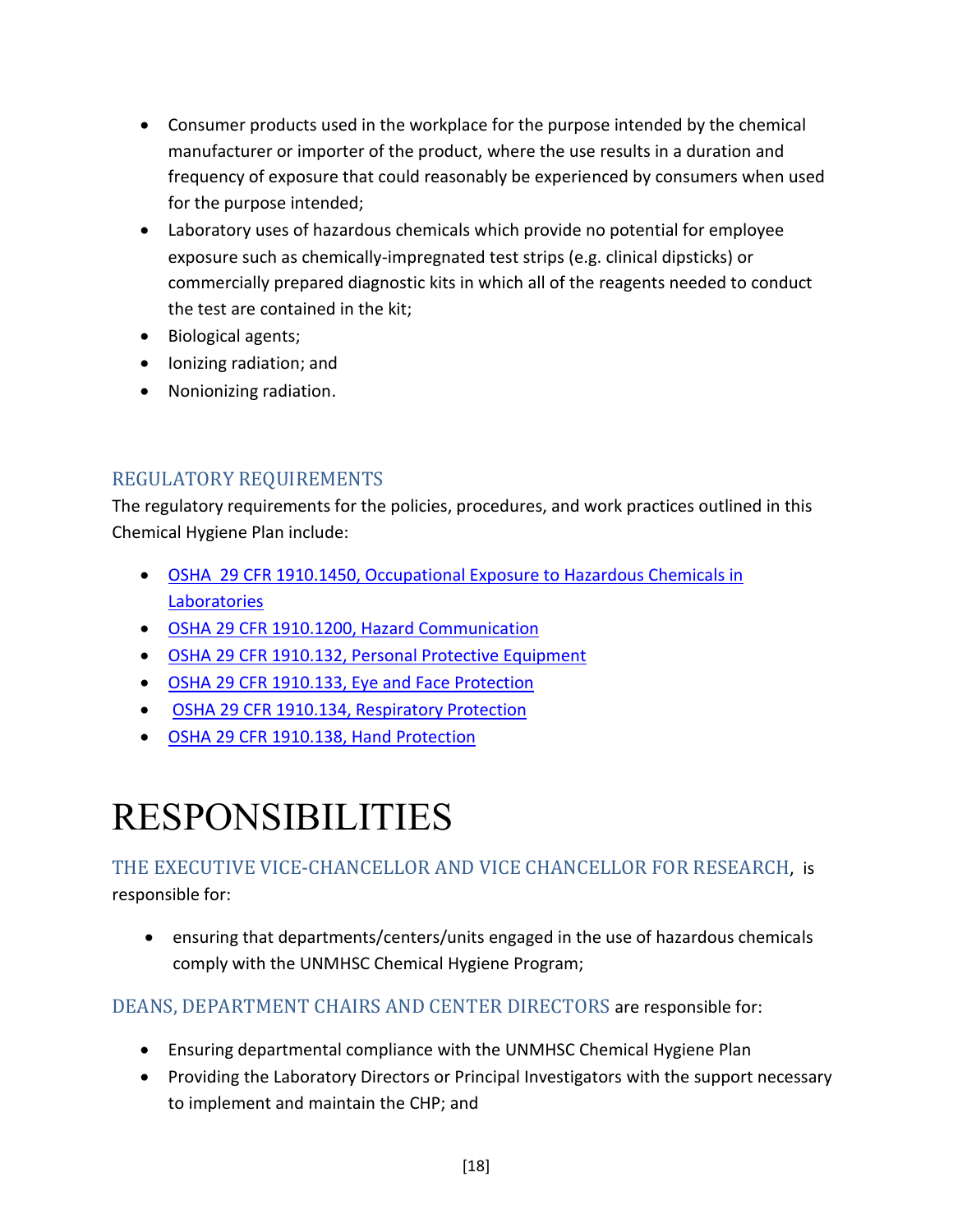- Ensuring that safety audit findings are resolved in a timely manner
- Ensuring safety issues and concerns are communicated to UNM SRS

#### <span id="page-18-0"></span>THE UNMHSC CHEMICAL SAFETY COMMITTEE (CSC) is responsible for:

- Approving the overall format of the UNMHSC Chemical Hygiene Plan;
- Reviewing and suggesting changes to the Chemical Hygiene Plan annually, and
- Advising the Executive Vice Chancellor and Vice Chancellor for Research on chemical and laboratory safety issues
- Communicating chemical safety concepts within their organizations

#### <span id="page-18-1"></span>THE SAFETY AND RISK SERVICES DEPARTMENT is responsible for:

- Developing a UNMHSC Chemical and laboratory inspection plan and schedule;
- Developing a uniform chemical inventory system accessible by all UNMHSC laboratories;
- Developing and providing training and training materials applicable to campus wide requirements;
- Assisting departments and laboratories with tailored training in their areas as needed;
- Conducting exposure assessments and evaluating exposure control measures;
- Providing or coordinating emergency response for hazardous chemical spills;
- Investigating hazardous chemical incidents and accidents;
- Coordinating chemical and laboratory safety reports from Chemical Hygiene Officers and other UNMHSC personnel with the HSC Executive Research Operations Officer;
- Conducting annual laboratory safety inspections, chemical safety audits and facilitating compliance with all regulatory agencies having jurisdiction on UNMHSC campus. These inspections should be carried out in the presence of laboratory researchers during routine operations. Reports will be sent to the PI requesting a response indicating that the corrections were made. A follow up inspection will then be conducted to verify compliance.
- Reporting chemical and laboratory safety non-compliance issues to the Vice Chancellor for Research and the Executive Research Operations Officer;
- Reporting to the CSC trends in laboratory compliance and safety. Developing and maintaining chemical safety self-audit forms; and
- Performing an annual evaluation of the Chemical Hygiene Plan, for regulatory compliance, for consideration by the CSC.

<span id="page-18-2"></span>Chemical Hygiene OFFICER (CHO's) or their designee is responsible for: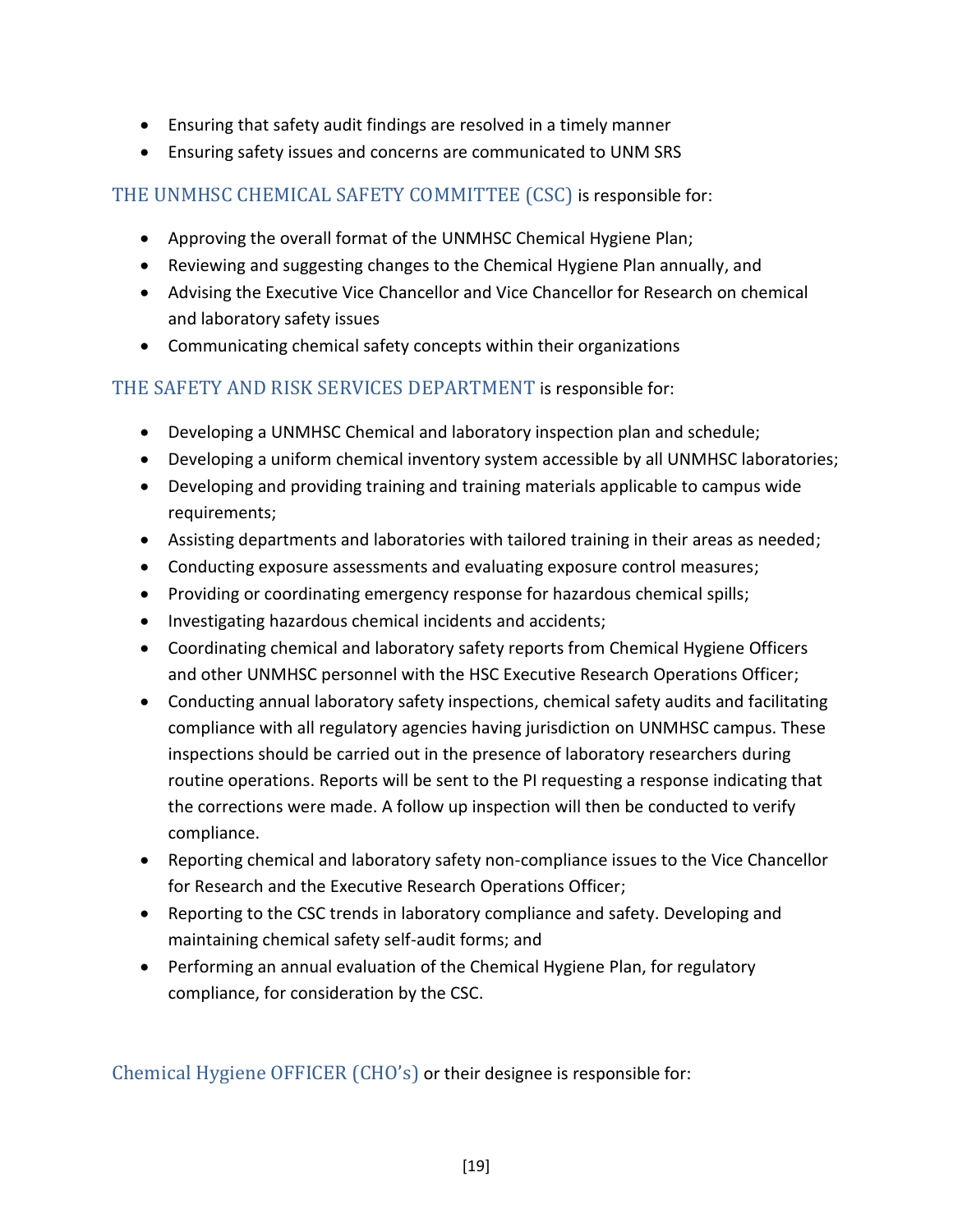- Working with administrators, faculty, and staff to develop and implement appropriate chemical safety policies and procedures for the work areas to which she/he has been assigned;
- Monitoring hazardous chemical and laboratory safety issues in their laboratory;
- Communicating guidance on chemical and laboratory safety with faculty investigators and research staff;
- Providing area-specific chemical safety training and information for procedures, protocols, and the Chemical Hygiene Plan for the laboratory to faculty, staff, and students prior to their performing laboratory operations with hazardous chemicals, with SRS providing lab specific training assistance as requested.
- Notifying Safety and Risk Services if a new risk assessment is required (introduction of a new chemical risk, change in engineering controls that could impact laboratory worker exposure, significant changes in quantities or processes);
- Facilitating completion of the chemical inventory and SDS's for the work areas to which he/she has been assigned;
- Coordinating the development of the Chemical Hygiene Plan(s) for the laboratories she/he is assigned to assist; and
- Coordinating an annual evaluation of the laboratory specific Chemical Hygiene Plan(s);

### <span id="page-19-0"></span>LABORATORY DIRECTORS/PRINCIPAL INVESTIGATORS/DESIGNATED LAB SAFETY OFFICER ARE RESPONSIBLE FOR:

- The overall responsibility for health and safety in the laboratory;
- Ensuring that workers know and follow the chemical hygiene rules, that protective equipment is available and in working order, and that appropriate training has been provided including how to don, doff, adjust, wear and dispose of PPE.
- Monitoring procurement, use and disposal of chemicals used in the work areas to which he/she has been assigned;
- Providing regular chemical hygiene and housekeeping inspections including routine inspections of emergency equipment;
- Knowing the current legal requirements concerning regulated substances;
- Determining the required levels of personal protective apparel and equipment;
- Ensuring chemical safety self-audits are conducted for the work areas to which she/he has been assigned;
- Ensuring that facilities and training for use of any material being ordered are adequate;
- Notifying Safety and Risk Services to arrange for environmental monitoring evaluation when appropriate or when research involves highly hazardous chemicals or procedures.
- Being present for questions during laboratory inspections and for the exit interview.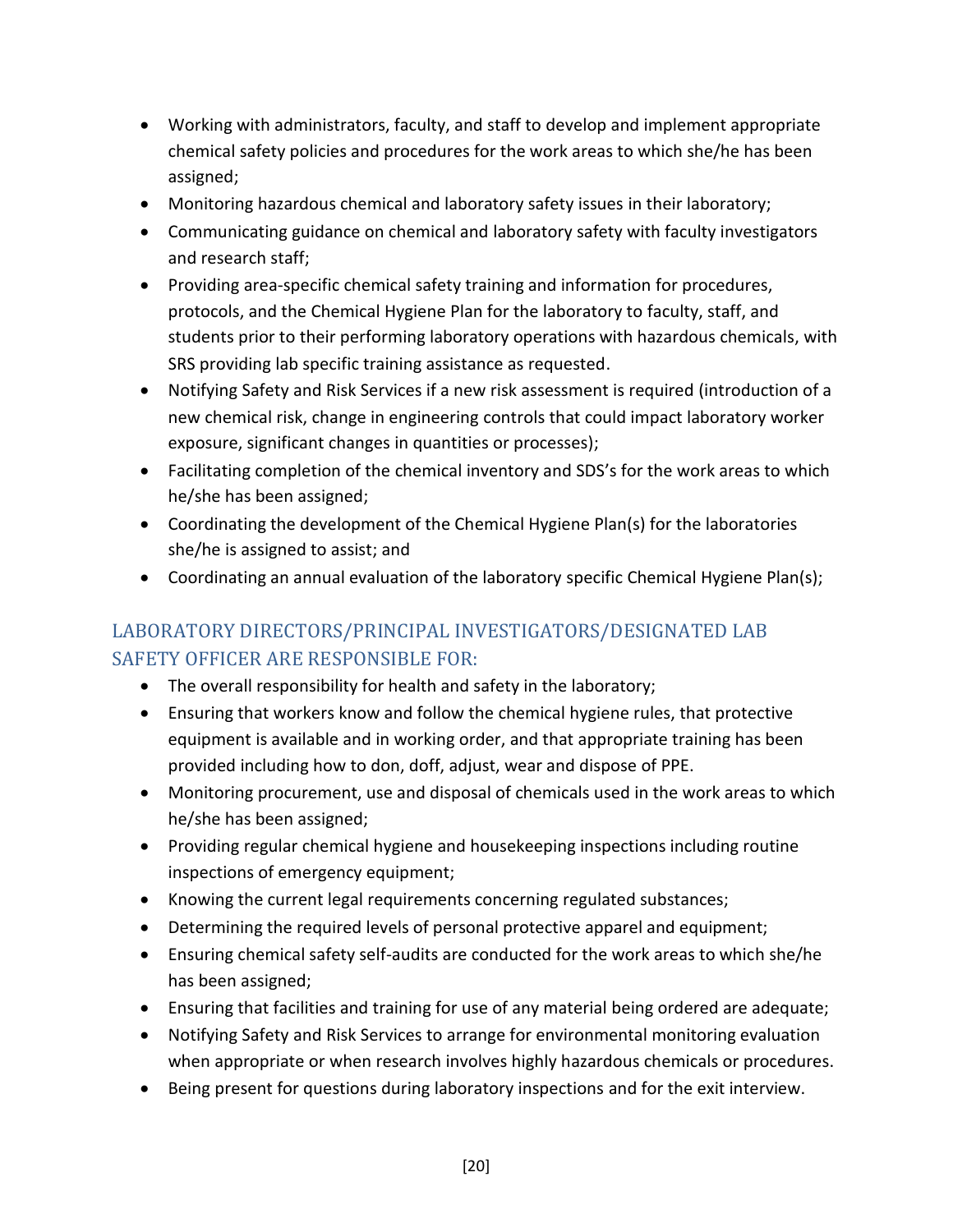# <span id="page-20-0"></span>INFORMATION AND TRAINING

UNMHSC shall provide information and training to inform all workers and students of the physical and health hazards of the hazardous chemicals in their work area. The information and training must be provided to the worker or student at the time of her/his initial assignment to work involving the use of hazardous chemicals, prior to assignments involving new exposure situations, and upon changes in the procedures and/or chemicals that present new hazards in the work area. Also, annual refresher training on the Chemical Hygiene Plan is required for all laboratory employees and students. Training shall be documented in Learning Central.

Basic chemical safety training will include the following information:

- The location of the OSHA Standards: [29 Code of Federal Regulations \(CFR\) 1910.1450,](http://cfr.vlex.com/vid/1910-exposure-chemicals-laboratories-19686814) *Occupational Exposure to Hazardous Chemicals in Laboratories*, as well as [29 Code of](http://www.ecfr.gov/cgi-bin/text-idx?c=ecfr&rgn=div8&view=text&node=29:6.1.1.1.1.1.1.36&idno=29%20)  [Federal Regulations \(CFR\) 1910.1200,](http://www.ecfr.gov/cgi-bin/text-idx?c=ecfr&rgn=div8&view=text&node=29:6.1.1.1.1.1.1.36&idno=29%20) *Hazard Communication*; and how they can access the standards;
- Explanation of UNM's Chemical Hygiene Plan including labeling system, SDSs, and how employees can obtain chemical hazard information, including information on occupational exposure limits;
- A description of the various methods and observations that may be used to detect the presence or release of a hazardous chemical in the work area;
- General guidance on the selection of protective measures to reduce chemical exposure
- Information on safety resources; and
- General emergency procedures to be used in the event of accidental exposure to hazardous chemicals, including emergency phone numbers, and emergency evacuation procedures.

In addition to general chemical safety training, workers and students must be provided with area-specific training and information. This training will include:

- The specific physical and health hazards of chemicals used in their work areas, including signs and symptoms of exposure;
- The specific protective measures required when using the chemicals in their work area;
- The specific methods and observations that may be used to detect the presence or release of a hazardous chemical in their work area;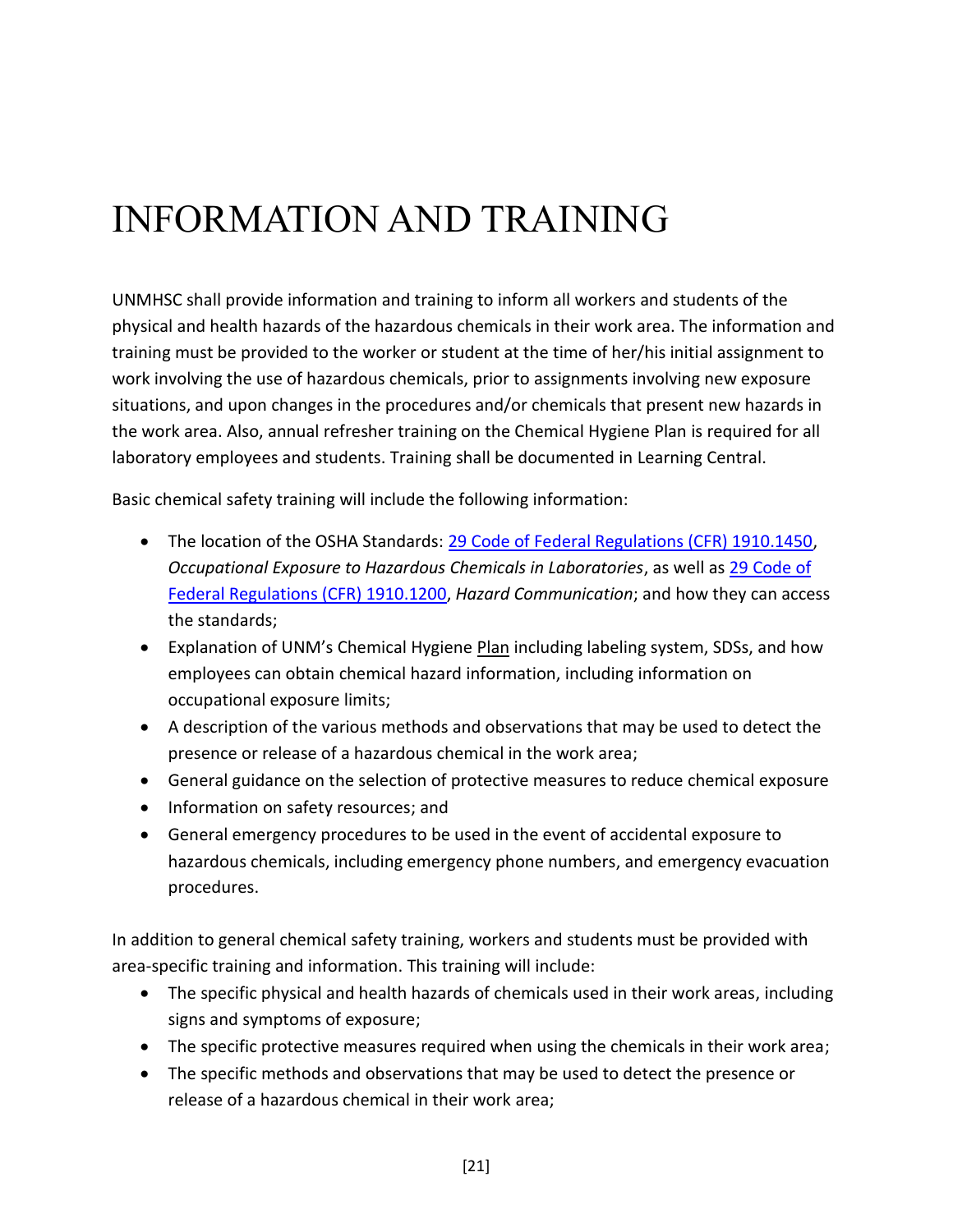- The location of eye washes and safety showers, and how to use in the event of a chemical exposure; and
- Training on the applicable details of the Chemical Hygiene Plan relevant to their laboratory.

# <span id="page-21-0"></span>STANDARD OPERATING PROCEDURES

Before beginning any work involving hazardous chemicals, Standard Operating Procedures (SOPs) will be developed by the PI/laboratory supervisor for procedures in which hazardous chemicals are used, or for each hazard class used in the laboratory. All SOPs must have a Job Hazard Analysis (JHA), which identifies the task(s), the hazard for each task, and the controls (engineering controls, administrative controls, PPE controls). In addition, all SOP's must contain a section on emergency procedures. A JHA form, attached to this document, can be attached to any SOP, for ease of review by all who use the SOP. An SOP may be one of three different types. These are:

- Hazardous chemical: the SOP is specific to an individual chemical such as nitric acid or ethylene oxide. (Recommended for OSHA designated Particularly Hazardous Substances);
- Process: the SOP will be for a process such as distillation, synthesis, etc.; or
- Hazard class: the SOP will be for a hazard class of chemicals such as oxidizer, flammable, corrosive, etc.

The choice of SOP type and the number of SOPs is left to the discretion of the PI/laboratory supervisor. For an uncomplicated, routine activity involving very few materials a process SOP may be adequate while an activity involving multiple chemicals might be best addressed using a combination of process and hazard class SOPs. In the case of OSHA designated Particularly Hazardous Substances, it is recommended that a separate SOP be written that specifically addresses the PHS.

In the case of an OSHA designated Particularly Hazardous Substance, laboratory-specific standard operating procedures must include the following requirements where appropriate:

- Establishment of a designated area;
- Use of containment devices such as fume hoods or glove boxes;
- Other mandatory controls including PPE appropriate to the hazard;
- Procedures for safe removal of contaminated waste; and
- Decontamination procedures.
- Stop work protocols require the researcher or PI to cease all work involving a highly hazardous chemical or process in the event of a near miss or otherwise observed highly unsafe situation. Anybody directly or indirectly involved or observing the Near Miss event should be empowered to call for a stop work protocol; this extends from an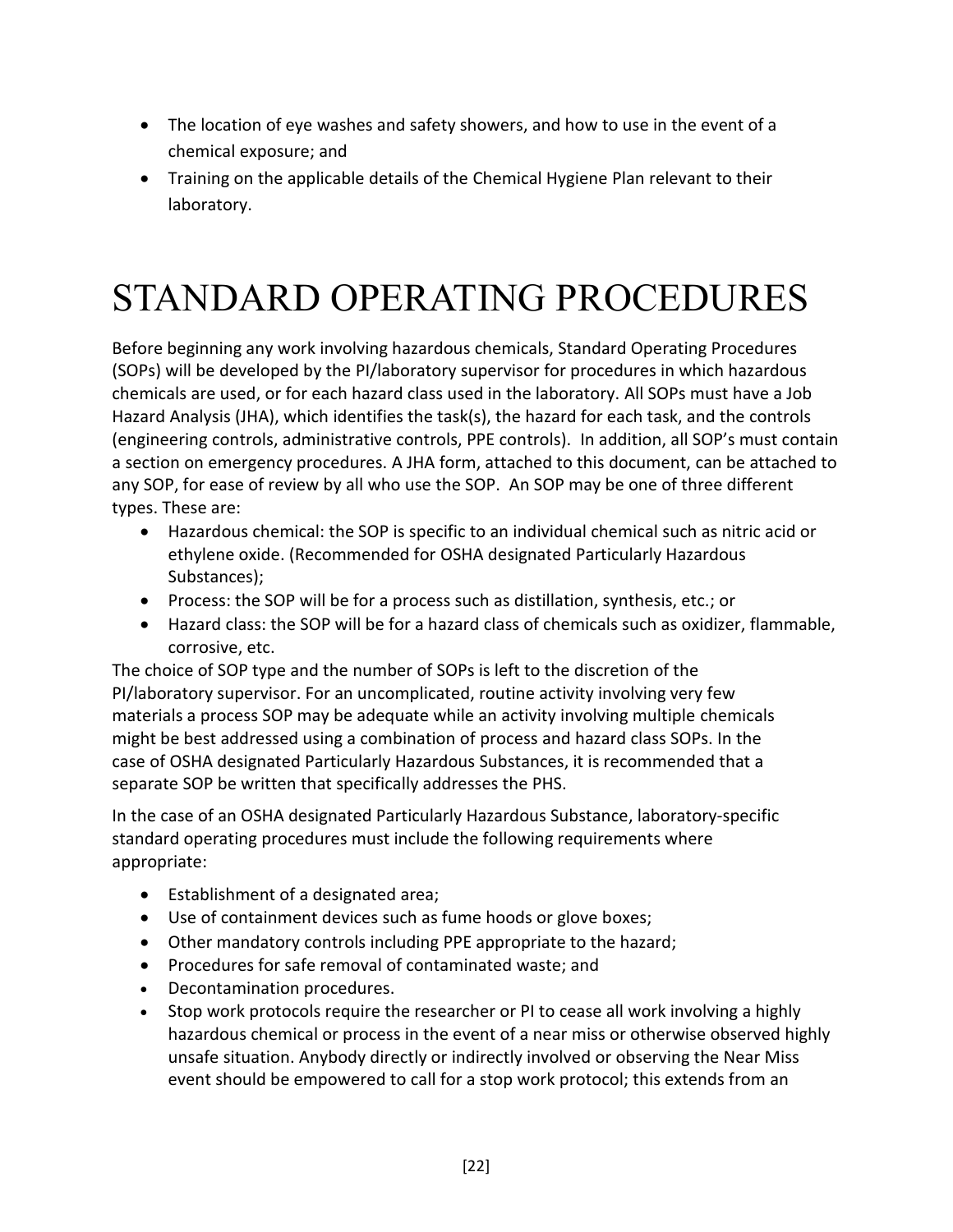undergraduate student to the PI. Stop work may extend beyond the lab to the entire facility with similar operations.

The laboratory supervisor, with SRS's assistance, as needed, will determine what engineering controls and personal protective equipment are necessary for each SOP. The SOPs will be included as part of the laboratory-specific Chemical Hygiene Plan.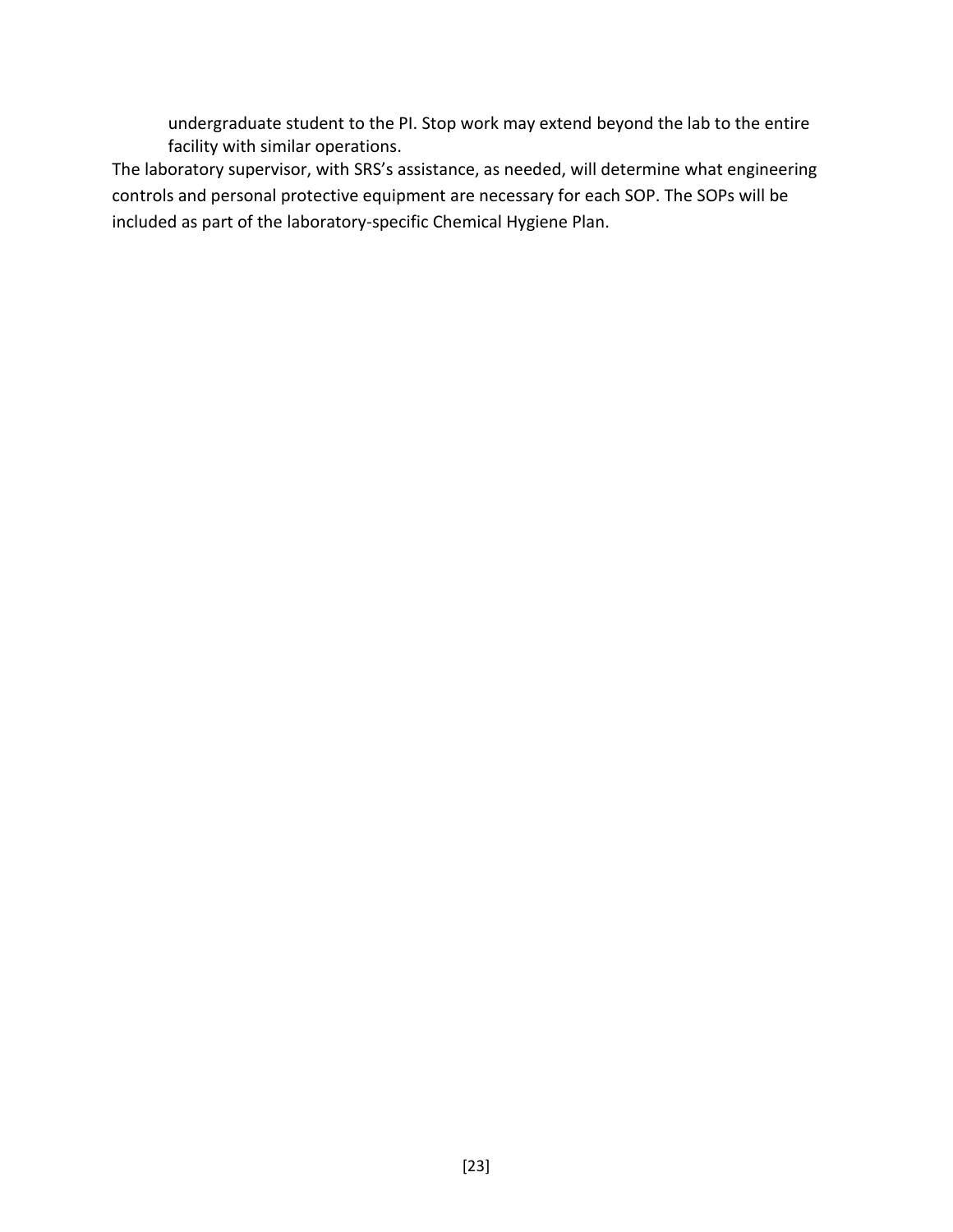# <span id="page-23-0"></span>CHEMICAL HAZARD MANAGEMENT

### <span id="page-23-1"></span>CHEMICAL PROCUREMENT

Chemicals shall be purchased using one of the following methods:

- 1. Through the UNM-SRS implemented Enterprise Reagent Management (ERM) system, using a UNM issued Purchase Card (P card). ERM is a web-based chemical inventory management system and links with LoboMart which hosts catalogs for different chemical vendors;
- 2. By purchase requisition through the Chemical and Research Laboratory Suppliers (CRLS) office;
- 3. By walk-in to CRLS for purchases;
- 4. Directly from a vendor outside of ERM using a P-Card or Purchase Order, provided the purchased chemical is immediately barcoded and entered into ERM by the purchaser, upon delivery. Contact SRS for barcodes.

UNM-SRS has implemented a web-based inventory program: [Enterprise Reagent Manager](http://srs153web02.colleges.ad.unm.edu/)  [\(ERM\),](http://srs153web02.colleges.ad.unm.edu/) which links with links with LoboMart which hosts catalogs for different chemical vendors. Authorized users can access the ERM system [if they are on a computer hard-wired](http://srs153web02.colleges.ad.unm.edu/)  [into a UNM server.](http://srs153web02.colleges.ad.unm.edu/) For ERM access and training, please contact SRS. Inventory records require the name of the chemical, CAS number, building and room number, size and number of containers, and, must be entered into the ERM chemical inventory management system. When hazardous chemicals are donated to an activity, they must be included in the activity's chemical inventory.

Before a decision is made to acquire a chemical, the purchaser will determine whether:

- A Safety Data Sheet is available;
- The proposed quantity is an appropriate amount for the activity;
- There is a less hazardous or non-hazardous chemical available;
- There is a surplus chemical available from another chemical owner, if appropriate; and
- Information and facilities are available for safe disposal of hazardous waste generated by that chemical's use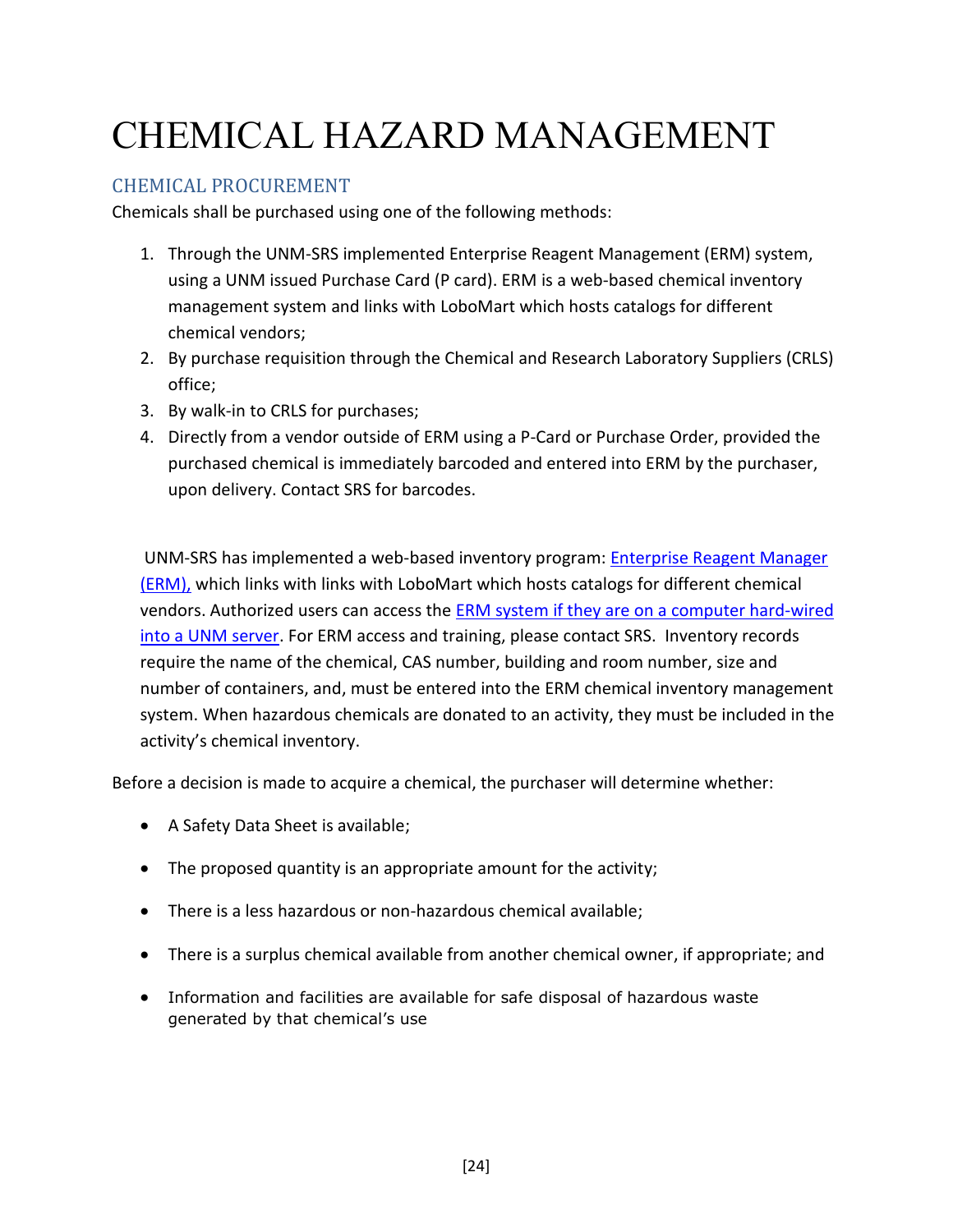#### <span id="page-24-0"></span>CHEMICAL INVENTORY

All chemicals shall be purchased using one of the methods listed above. Chemical purchases shall comply with the Purchasing Department's Hazardous Chemicals and Radioactive Materials Purchasing & Tracking Program.

UNM laboratories are required to maintain an inventory of all hazardous chemicals known to be present using a product identifier that is referenced on the appropriate Safety Data Sheet. Each laboratory is responsible for maintaining their own inventory for all chemicals present in their lab. UNM-SRS has implemented a web-based inventory program: Enterprise Reagent Manager (ERM) which links with an acquisition program of Chemical and Research Laboratory Supplier (CRLS) program. SRS will provide initial inventory entry into ERM, upon request by the laboratory, which will then be maintained by the laboratory personnel.

#### <span id="page-24-1"></span>SAFETY DATA SHEETS **(SDS's)**

Safety Data Sheets (SDS's) (formerly MSDS's or Material Safety Data Sheets) are required for all chemicals located in the laboratory, including those that are produced, received from a distributor or importer. When an SDS is not available the chemical owner is responsible for preparing an SDS. Contact the organizational Chemical Hygiene Officer or Safety and Risk Services at 277-2753 for assistance in developing SDS.

Work area supervisors shall ensure that workers and students have access to Safety Data Sheets for all hazardous chemicals used in their work area in accordance with the applicable requirements i[n 29 Code of Federal Regulations \(CFR\) 1910.1200,](http://www.ecfr.gov/cgi-bin/text-idx?c=ecfr&rgn=div8&view=text&node=29:6.1.1.1.1.1.1.36&idno=29) *Hazard Communication* and [29 Code of Federal Regulations \(CFR\) 1910.1450,](http://cfr.vlex.com/vid/1910-exposure-chemicals-laboratories-19686814) *Occupational Exposure to Hazardous Chemicals in Laboratories*. SDS's must be readily accessible to laboratory worker and students during each work shift when they are in their work area(s). Work area supervisors must also ensure that employees and students review the SDS prior to initially working with the chemical.

#### <span id="page-24-2"></span>LABELS

Each hazardous chemical container in the workplace shall be labeled in accordance with 29 [Code of Federal Regulations \(CFR\) 1910.1200](http://www.ecfr.gov/cgi-bin/text-idx?c=ecfr&rgn=div8&view=text&node=29:6.1.1.1.1.1.1.36&idno=29), *Hazard Communication.* Chemicals shipped prior to June 1, 2015 must be labeled either in accordance with HazCom 1994 or the 2012 revised standard. HazCom 1994 requires that each hazardous chemical container in the workplace shall be labeled, tagged or marked to provide:

• The identity of the hazardous chemical;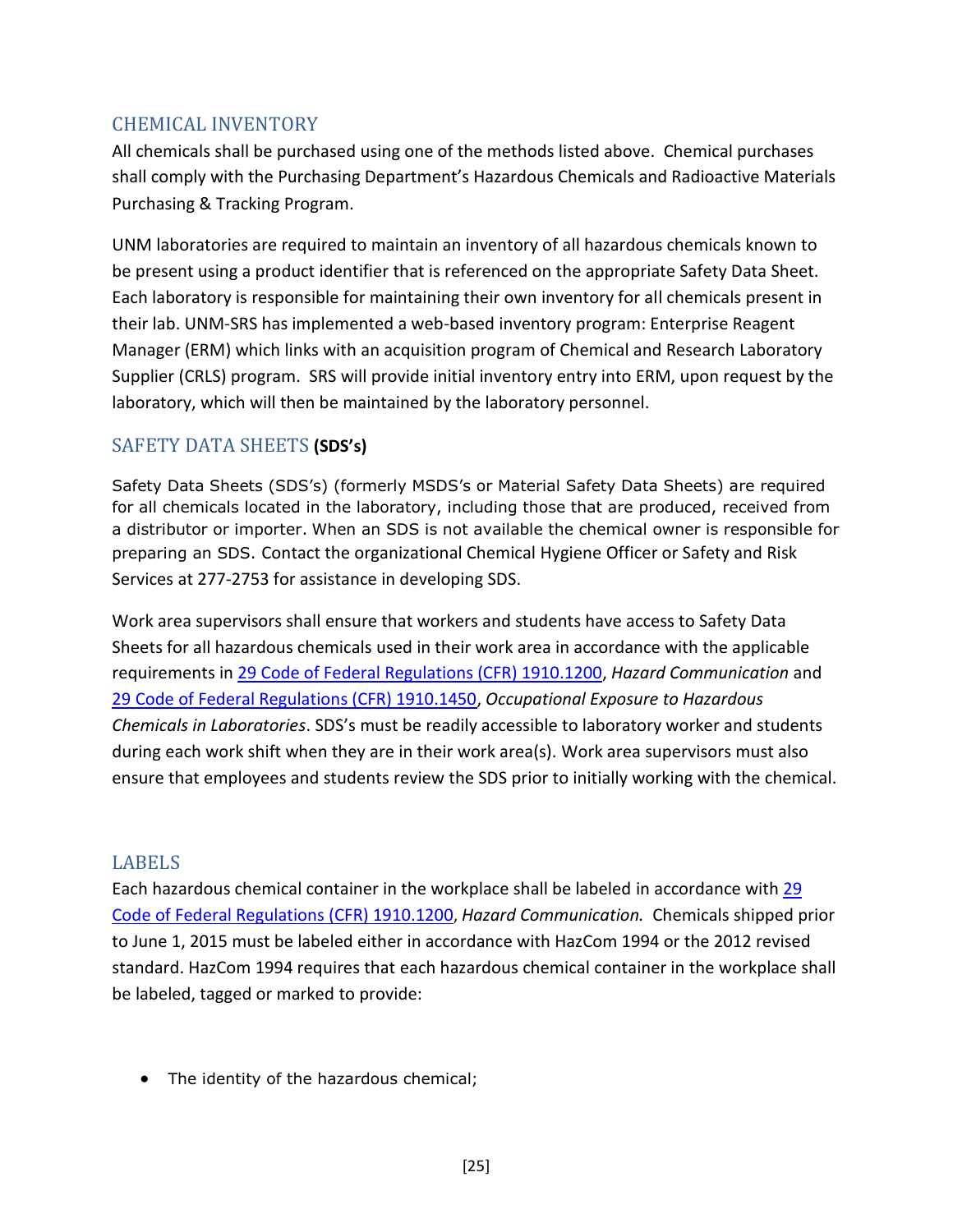- Appropriate hazard warning information for worker protection (physical and health hazards); and
- The name and address of the chemical manufacturer, importer, or other responsible party.

All hazardous chemicals, beginning June 1, 2015, must be labeled in accordance with the new OSHA Hazard Communication standard, known as the Globally Harmonized System (GHS), as outlined in the OSHA HazCom standard modifications of 2012. This standard requires each hazardous chemical container in the workplace be labeled, tagged or marked to provide:

- Product identifier;
- Signal word;
- Hazard statement(s);
- Pictogram(s);
- Precautionary statement(s); and
- The name, address, and telephone number of the chemical manufacturer, importer, or other responsible party.

For further explanation of the labeling components, including pictograms and signal words, go to: < [https://www.osha.gov/dsg/hazcom/index.html>](https://www.osha.gov/dsg/hazcom/index.html).

Exceptions to this requirement are:

- Signs, placards, process sheets, batch tickets, operating procedures or other such written materials may be used in lieu of affixing labels on individual stationary process containers as long as the alternative method identifies the containers to which it is applicable and conveys the information required to be on the label.
- Portable containers into which hazardous chemicals are transferred from labeled containers, and which are intended only for the immediate use (i.e., during the work shift) of the worker who performs the transfer need not be labeled. However, if the container is left unattended for any period of time, a label is required that includes the name of the chemical, date created, and the owner of the container.
- Solid metal (such as a beam or a metal casting), solid wood, or plastic items that are not exempted as articles due to their downstream use, have signs, placards, operating procedures, or other such written materials used in lieu of affixing labels to individual items and are only used as long as the alternative method identifies the material to which it is applicable and conveys the required above information.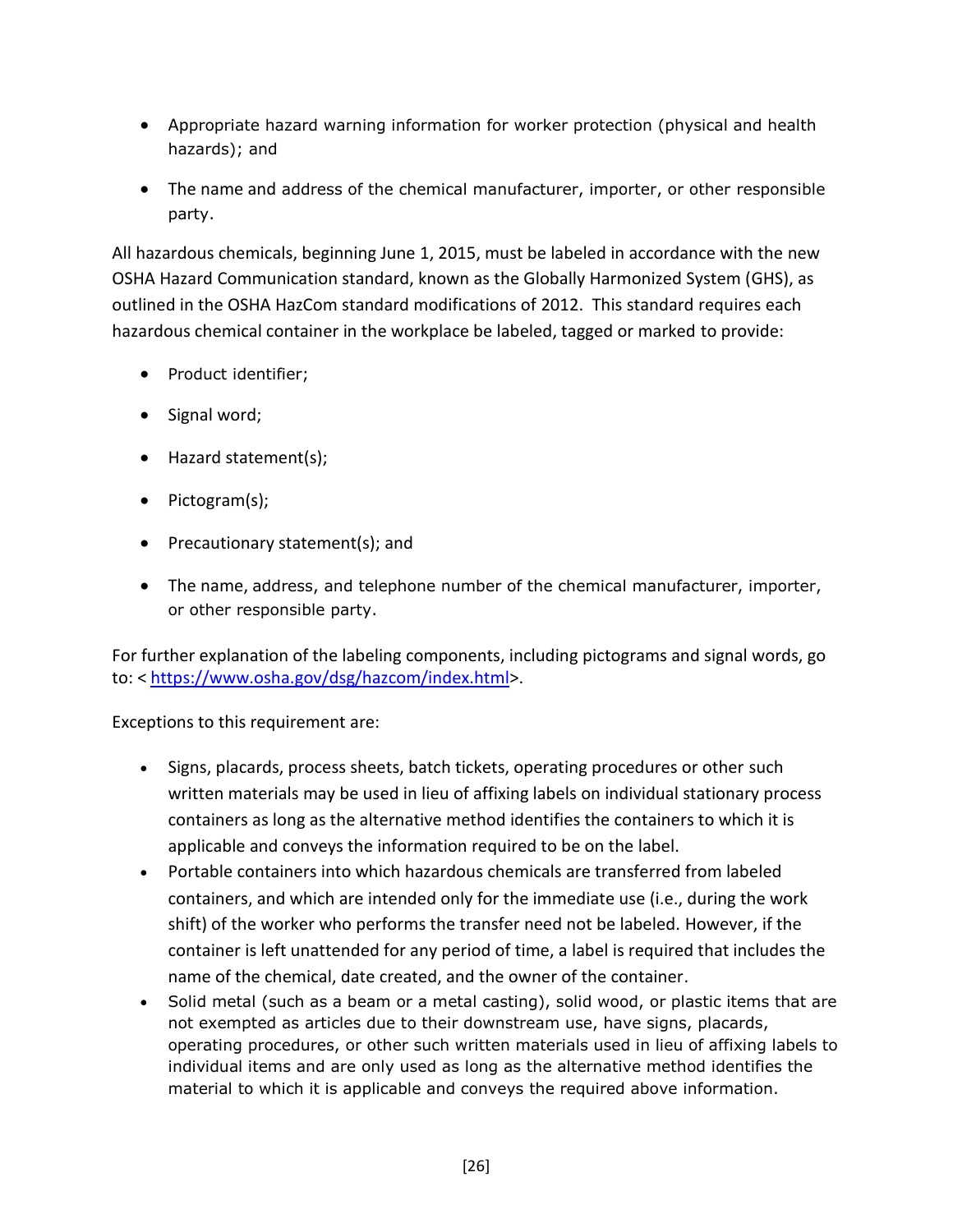Drugs which are dispensed by a pharmacy to a health care provider for direct administration to a patient.

Portable, secondary or other in-house workplace containers must be labeled with all of the required information that is on the label from the chemical manufacturer or, the product identifier and words, pictures, symbols or a combination thereof which provide specific information regarding the hazards of the chemical.

Alternative labeling systems such as National Fire Protection Association (NFPA) diamonds or the Hazardous Material Information System (HMIS) are allowed for workplace labels as long as they are consistent with the 2012 revised HazCom Standard (e.g. no conflicting hazard warnings or pictograms).

Labels shall be maintained in legible condition and are not to be removed or defaced, unless the container is immediately marked with the required information. Any container without a label should be reported to the supervisor immediately.

All pipes and piping that contains hazardous contents must be labeled in accordance with UNM's policy. An SDS will be maintained for hazardous materials piped, and the same name will be on the label, in an easily readable size and location, as is on the commensurate SDS. Sufficient hazmat pipe labeling will be applied so that the piping contents will be easily identifiable by someone that may impact or perform maintenance/modification on the line. Contact Safety and Risk Services for more details.

Containers into which chemical waste are being accumulated must be labeled "Hazardous Waste" and specify the chemical content, and the date the first waste accumulation in the container began. For more information on hazardous waste management contact Safety and Risk Services.

### <span id="page-26-0"></span>CHEMICAL STORAGE

Storage includes all chemical phases and all types of containers including, but not limited to, tanks, piping, cylinders, and containers of solid, liquid, or gaseous chemicals. Storage includes all chemicals or chemical products, including used and unused chemicals, sealed, opened, or partially filled containers, working solutions, day-use containers, and chemical "residues" left within tanks, piping, or other containers. Storage in this document excludes storage of solid waste or hazardous waste.

All chemicals will be stored by hazard class and incompatible chemicals will be segregated to prevent accidental contact with one another. Chemical storage will be limited to the quantity necessary to perform the work, and within safe limits. Liquid hazardous chemicals in laboratories should be stored so that a spill will not exceed 20 L (5 gallons), as required by NFPA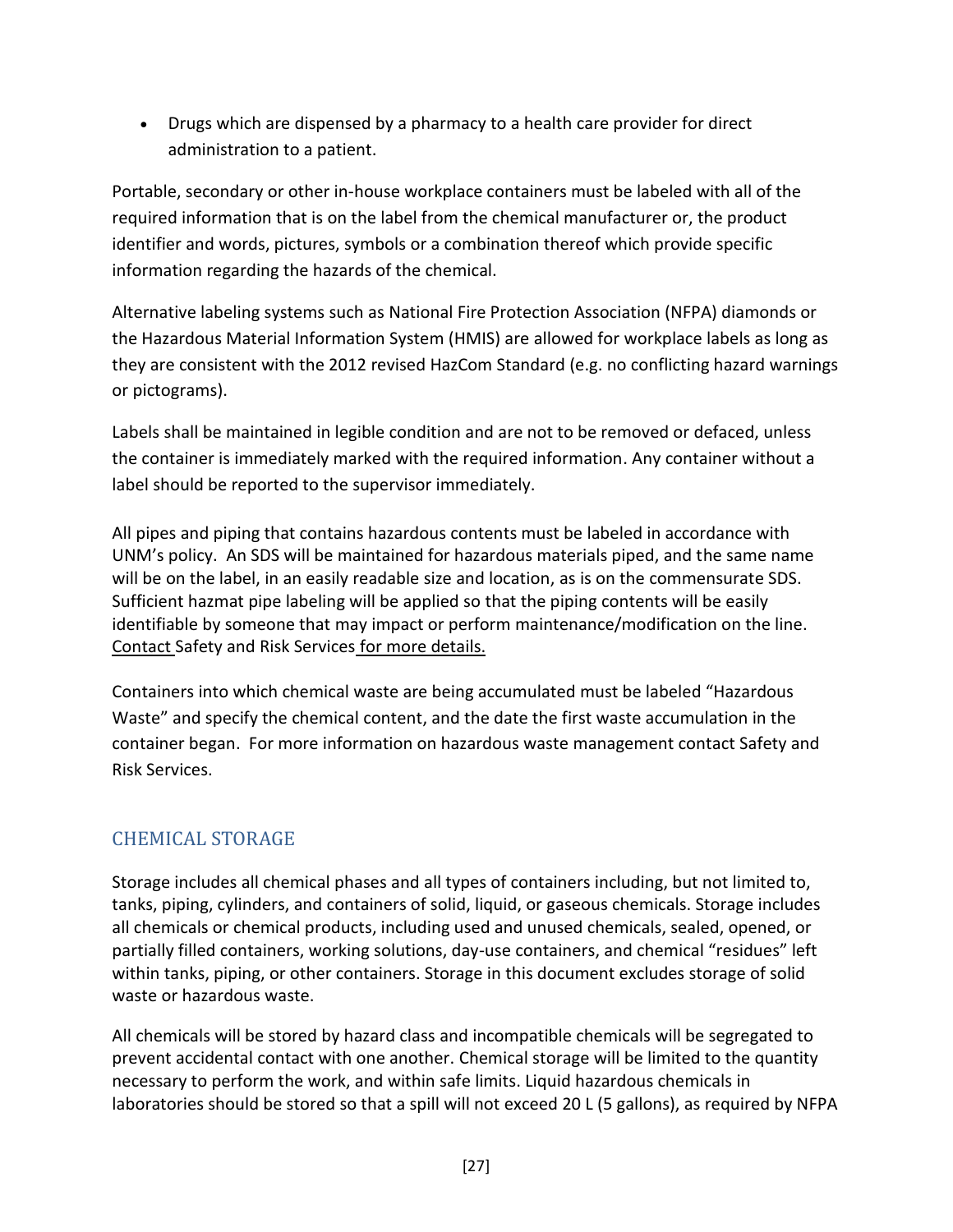45, *Standard on Fire Protection for Laboratories Using Chemicals*. Flammable and combustible liquids will be limited to less than the maximum quantities allowed in Table 10.1.1 of NFPA 45 (See Attachment).

Refrigerators and freezers used for storing flammable liquids must be specifically designed (e.g. explosion proof, laboratory safe) for that purpose. All chemical storage refrigerators shall only be used for storing chemicals, never food or drink. These refrigerators are to be labeled "NO FOOD OR DRINK TO BE STORED IN THIS REFRIGERATOR," or similar wording.

Containers of materials that might become hazardous during prolonged storage (i.e. peroxide forming chemicals) will be dated when first opened. At the end of six months after opening, the material will be evaluated or tested for continued safe use. For a list of peroxide forming chemicals and testing methods go to:

[https://louisville.edu/dehs/waste/peroxide%20forming%20chemicals.pdf.](https://louisville.edu/dehs/waste/peroxide%20forming%20chemicals.pdf)

Materials that are found to be safe or that can be stabilized to be made safe will be permitted to be re-dated and retained for an additional 6-month period, or according to manufacturer's instructions, whichever is more stringent. All other material will be safely and compliantly discarded.

For more information on storage of chemicals contact Safety and Risk Services.

All compressed gas cylinders, whether in use or in storage, empty or full, shall be secured by a chain or other effective fastening device preventing the cylinder from falling over. Never use Teflon tape on straight thread connections such as CGA as this might actually make the connection leak. Ensure that all tubing conducting the gas is appropriate and will not itself react with the gas. Users of compressed gas cylinders must comply with the requirements for safe use and storage of Compressed Gas Cylinders. Contact Safety and Risk Services for further information.

### <span id="page-27-0"></span>TRANSPORTATION

If a hazardous chemical is produced in a UNM laboratory for another user outside of the laboratory, or if any hazardous chemical is shipped over public roads from the laboratory, the chemical owner will provide labels and SDS's that meet OSHA and Department of Transportation (DOT) requirements.

On-site and off-site transportation of chemicals will be done in accordance with DOT and EPA requirements. Transportation refers to movement of chemicals within and between buildings,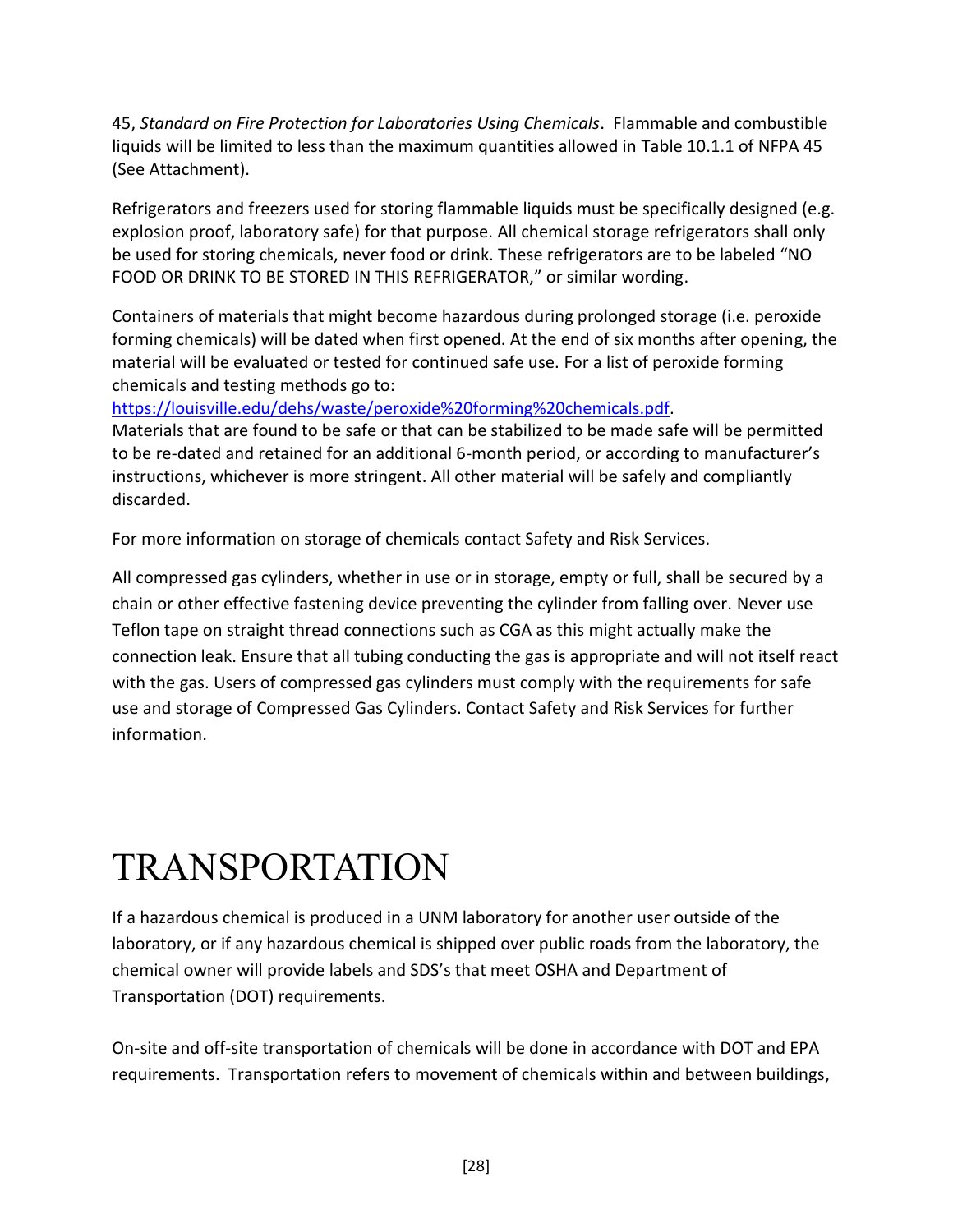on-site vehicular movement of chemicals on non-public roads, and both on-site and off-site vehicular movement of chemicals on public roads.

#### **On-Site Transportation**

Hazardous chemicals that are transported between stockrooms and laboratories must be done using break-resistant secondary containment, such as commercially available bottle carriers, large enough to hold the contents of the chemical container(s) in the event of breakage. Heavy or multiple containers should be moved using laboratory carts and freight-only elevators should be used when available. On-site movements via vehicle must be done in a UNM vehicle, with a list of the hazardous materials by hazard class and quantity inside the vehicle. Hazardous materials must be secondarily contained, not in the cab of the vehicle (or in space that is contiguous with the cab), and secured against movement while the vehicle is in motion.

Compressed gas cylinder handling shall be with a suitable hand truck, secured by straps or chains, and the valve protected with a cover cap or a protection designed cylinder (as in the case of a Dewar). Dragging, sliding, or rolling of cylinders should be avoided.

#### **Off-Site Transportation and Shipment**

The transportation and shipment of hazardous chemicals and compressed gases is strictly regulated by international, federal, and state agencies including the Department of Transportation (DOT) and the International Civil Aviation Organization (ICAO). Only specially trained persons are allowed to prepare and/or ship these materials. The shipment of hazardous materials by untrained persons is illegal and violators are subject to criminal penalties. UNM employees who prepare and package hazardous material for shipment, or sign hazardous materials manifests and shipping papers must be trained and hold a current certification by the training institution. Personnel who wish to ship or transport hazardous chemicals or compressed gases off-campus must contact Safety and Risk Services at 277-2753.

# <span id="page-28-0"></span>CHEMICAL EXPOSURE CONTROL

### **Hierarchy of Controls**

A hierarchy of control methods should be used to ensure that any chemical exposures do not exceed OSHA Permissible Exposure Limits (PELs) or other established occupational exposure limits (OELs) when an appropriate PEL does not exist. The hierarchy of controls prioritizes intervention strategies based on the premise that the best way to control a hazard is to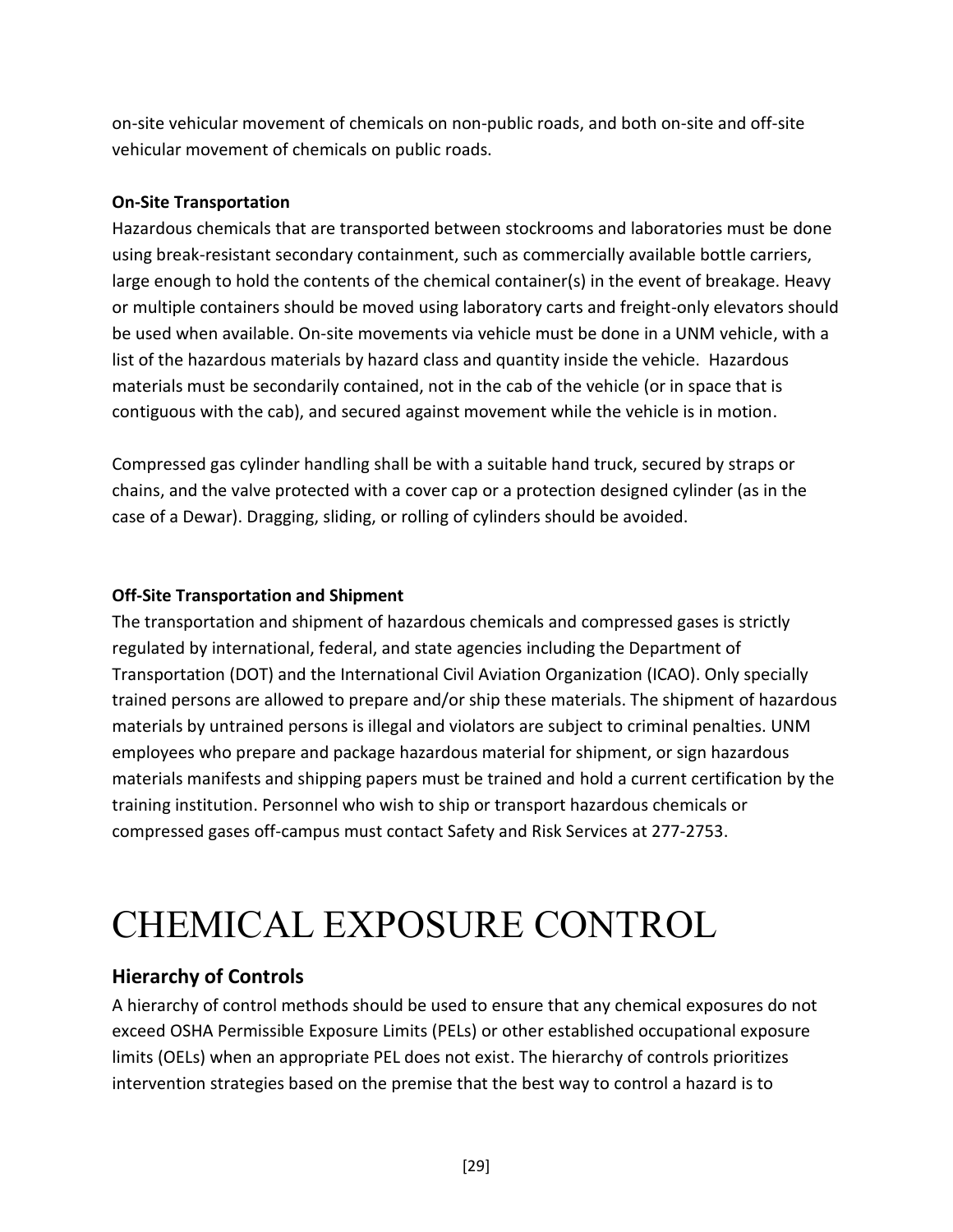systematically remove it from the worker's environment, rather than relying on employees to reduce their exposure. The types of measures that should be used to protect employees (listed from most effective to least effective) are: elimination/substitution, engineering controls, administrative controls, work practices, and personal protective equipment. Engineering controls, such as chemical fume hoods, physically separate the employee from the hazard. Administrative controls, such as operating procedures and training, minimize or eliminate hazards by controlling work practices. Personal protective equipment and clothing provide additional protection when an exposure is either unavoidable or there is a likelihood of an inadvertent exposure. The hierarchy of controls should be implemented in the following order:

- Elimination/substitution whenever feasible
- Engineering controls, whenever feasible
- Administrative controls whenever engineering controls are not feasible or do not achieve full compliance and administrative controls are practical
- Personal protective equipment, including respiratory protection, during:
	- $\circ$  the time period necessary to install or implement feasible engineering controls
	- o when engineering and administrative controls fail to achieve full compliance
	- o in emergencies

#### **Elimination/Substitution**

Elimination of a hazardous chemical or substitution of a hazardous chemical with a less hazardous chemical is the preferred method to control chemical hazards. Whenever possible, personnel will consider eliminating hazardous chemicals, substituting less hazardous chemicals, and minimizing the amount of chemicals required for a hazardous chemical activity. In addition to reducing potential personnel exposures, these measures limit UNM's environmental impact of the University and support UNM's waste minimization or pollution prevention efforts.

#### **Engineering Controls**

#### **Laboratory Ventilation**

All work with chemicals should be performed so that personal exposures to hazardous chemicals, and the potential for vapor or dust explosion is minimized. The best way to accomplish this is by using Local Exhaust Ventilation (LEV) systems such as chemical fume hoods, snorkels, down draft tables, glove boxes and toxic gas cabinets. Chemical fume hoods are most often the primary control device used when working with flammable and/or toxic chemicals. Chemical fume hoods or other suitable engineering controls should be used when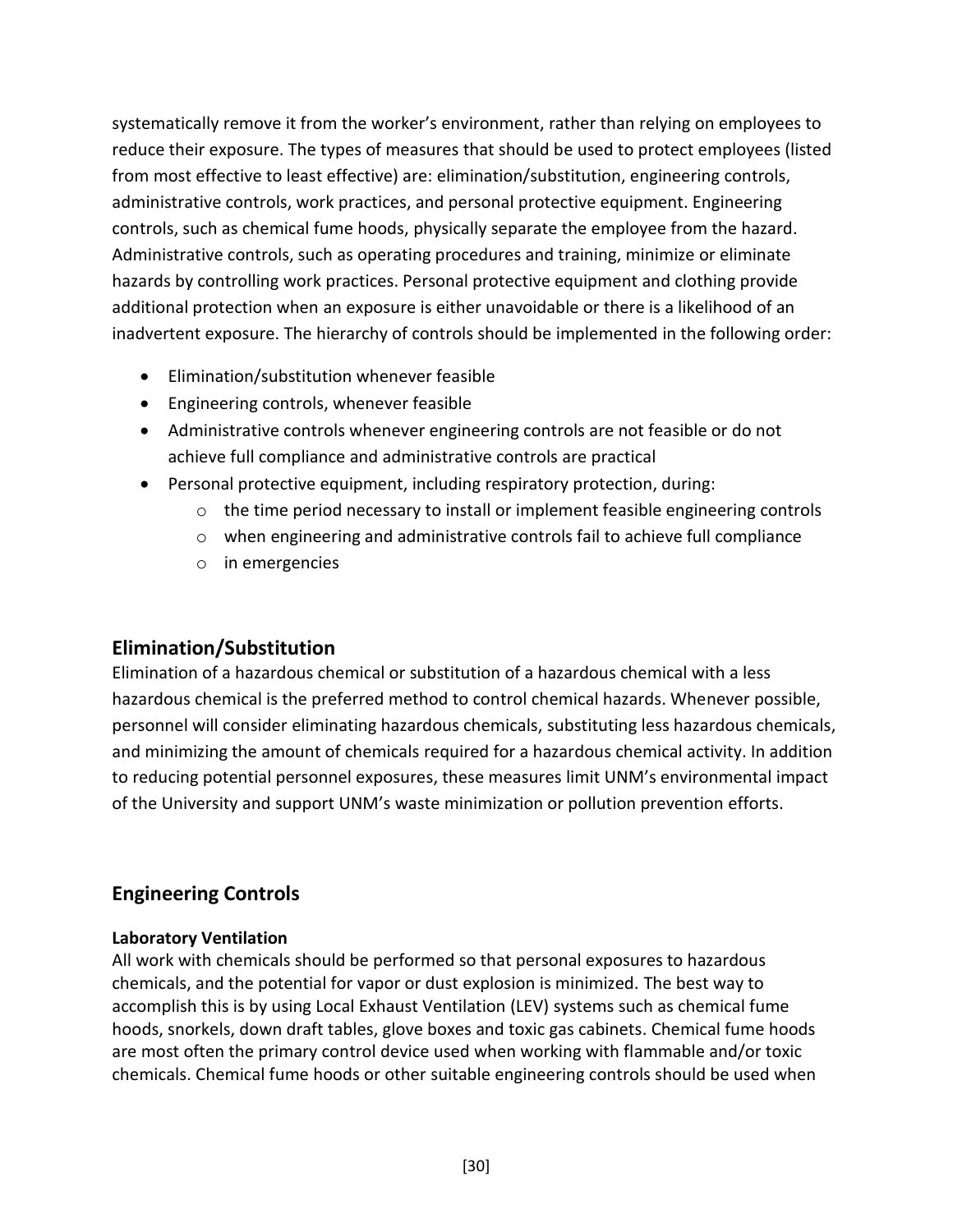working with all hazardous substances and must be used for all work with OSHA designated particularly hazardous substances.

### **Chemical Fume Hood Certification**

Hood certifications will be conducted on every fume hood annually, thereafter, or whenever a significant change has been made in its use or location. Chemical Fume Hood certification is determined by several factors, including the average face velocity, the overall condition of the hood, the types and quantities of chemicals used in the hood. **SRS standards require all chemical fume hoods to maintain an average face velocity that is adequate to provide containment. Such face velocities typically range from 80-125 fpm at a sash height of 18 inches.** Evaluations will include the quality of the structure, the installation, air flow patterns, and use of the hood. These evaluations and certifications will be conducted by qualified SRS personnel or an SRS-approved third party vendor.

A certification sticker will be placed on all hoods that meet SRS standards. The sticker will be placed on the side of the hood with an arrow that shows the maximum safe operating sash height.

If the hood does not pass the certification, it will be labeled with a red "DO NOT USE" sticker. The hood is not certified for use and may be unsafe. These hoods receive priority maintenance. PPD will notify SRS when the hood is repaired and SRS will re-evaluate the hood prior to employee use.

Ductless fume hoods will only be used for operations that could be performed on an open bench without presenting an exposure hazard. These hoods require prior approval from the CHO before use to ensure that personal exposures are below occupational exposure limits. Lab owners must check with the manufacturer of the hood to ensure that they have the appropriate filter installed for their application and the required frequency for replacing the filter. Filter changes will be documented.

For additional guidance and requirements governing the design, installation, maintenance and use of chemical fume hoods and other LEV systems, contact Safety and Risk Services.

#### **ADMINISTRATIVE CONTROLS**

Administrative controls include policies and procedures. They are not as reliable as engineering controls in that the user has to carefully follow procedures and must be fully trained and aware to do so.

While general guidance regarding laboratory work with chemicals is contained in this plan, before beginning any work involving hazardous chemicals, SOPs will be developed for each laboratory by the PI/laboratory supervisor. In many cases, a general standard operating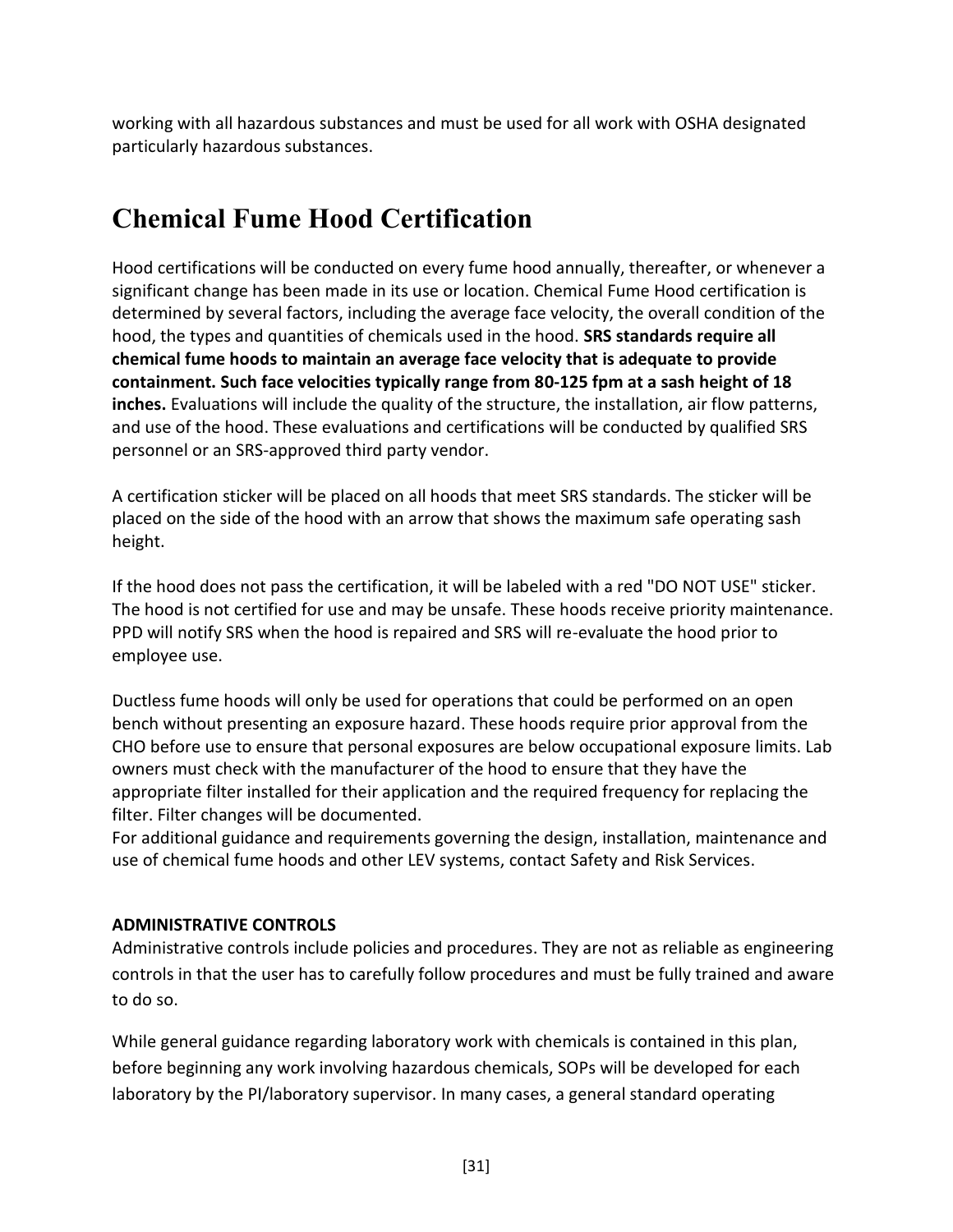procedure can be created for a group of laboratories that have similar chemical hazards and operations. During the development of the SOP, the Safety Data Sheet (SDS) for each hazardous chemical that will be addressed in the SOP should be referenced. The SDS contains important information such as exposure limits, type of toxicity, warning properties, signs and symptoms of exposure, and recommended PPE. If an SDS is not available for a new chemical that will be produced, and the toxicity is unknown, the chemical should be considered a Particularly Hazardous Substance.

The PI/laboratory supervisor, with SRS's assistance, will determine what engineering controls and personal protective equipment are necessary for each SOP. The SOP's will be included as part of the laboratory-specific Chemical Hygiene Plan. The Principal Investigator and all personnel responsible for performing the procedures detailed in the SOP shall sign the SOP acknowledging the contents, requirements and responsibilities outlined in the SOP. The SOP's shall be reviewed and shall be amended when warranted due to changes in chemicals, conditions, methods, or equipment. For certain hazardous chemicals, PHS, or specialized practices, consideration must be given to whether additional consultation with safety professionals is warranted or required.

Circumstances requiring prior approval from the PI/Laboratory Supervisor will also be addressed in protocols and/or SOP's.

#### **Personal Protective Equipment (PPE)**

Lab requirements for PPE must be specified by the PI/laboratory supervisor, based on an evaluation of potential hazards. The minimum required PPE for laboratory chemical operations includes:

- safety glasses with side shields,
- protective gloves,
- a laboratory coat,
- closed-toe shoes, and
- long pants or other clothing that covers the legs.

Flame resistant laboratory coats are required for pyrophorics, and flammables. Based on a chemical's hazard warning label or Safety Data Sheet, additional or more protective equipment may be required. For instance, if a project involves a chemical splash hazard; chemical goggles and/or face shields, aprons, and sleeves may be needed. Gloves, lab coats and any other potentially contaminated PPE shall not be worn outside the laboratory or into areas where food is stored and consumed.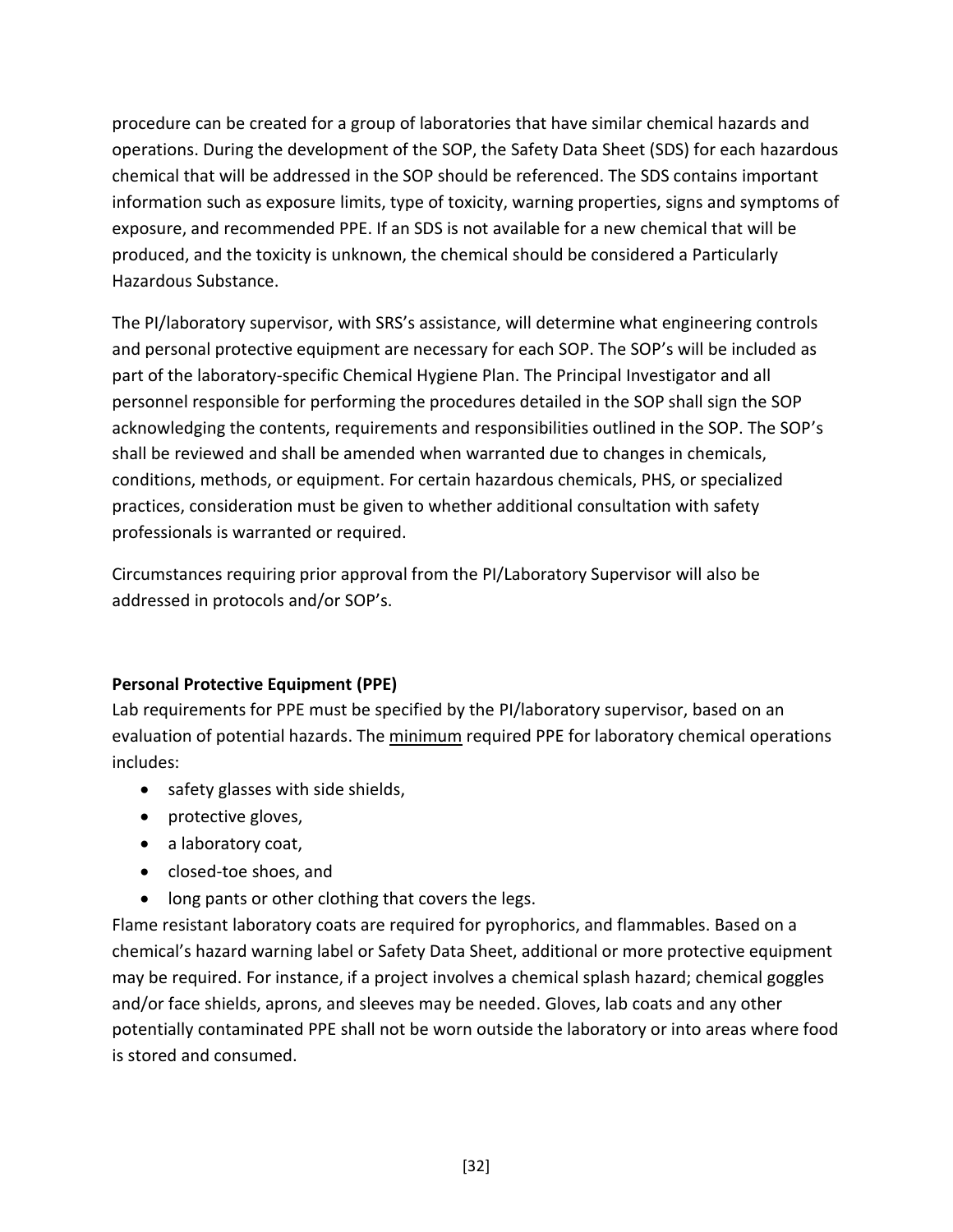All PPE must be appropriate for the chemicals being used and eye protection must be American National Standards Institute (ANSI) approved. Gloves should only be used under the specific conditions for which they are designed and selected. Based on the specific chemical hazards present, gloves should be selected by referring to glove manufacturer's selection charts. If adequate information cannot be obtained from the SDS or other sources, contact SRS at 277- 2753 for assistance.

#### **Respiratory Protection**

Respiratory protection should be the last choice in protecting lab personnel if the hazard cannot be eliminated through substitution of safer chemicals and/or engineering controls. Personnel required to wear a respirator at UNM shall do so only after medical authorization, documented training and documented fit testing. Contact SRS at 277-2753 for respiratory protection assistance.

All personal protective equipment should be kept clean and stored in an area where it will not become contaminated. Contaminated PPE should be cleaned or discarded and replaced. PPE should be inspected prior to use and replaced if unserviceable. Gloves that become contaminated or degrade over time must be discarded and replaced.

### <span id="page-32-0"></span>PARTICULARLY HAZARDOUS SUBSTANCES

Additional safety requirements may apply for work with OSHA designated Particularly Hazardous Substances. These include select carcinogens, reproductive toxins, and chemicals having a high degree of acute toxicity. Chemicals in this category are listed as an attachment. The following controls are to be used as appropriate for the agent and process:

- Establishment of a designated area;
- Use of containment devices such as fume hoods or glove boxes;
- Mandatory administrative controls and PPE
- Procedures for safe removal of contaminated waste; and
- Decontamination procedures.

Designated areas for particularly hazardous substances must be formally established by developing SOPs and posting appropriate signage. A designated area can be the entire laboratory, a specific laboratory workbench, or a laboratory hood. Designated areas must be clearly marked with signs that identify the hazard and include an appropriate warning. Signage is also required for all containers and storage locations. Entrances to designated work areas and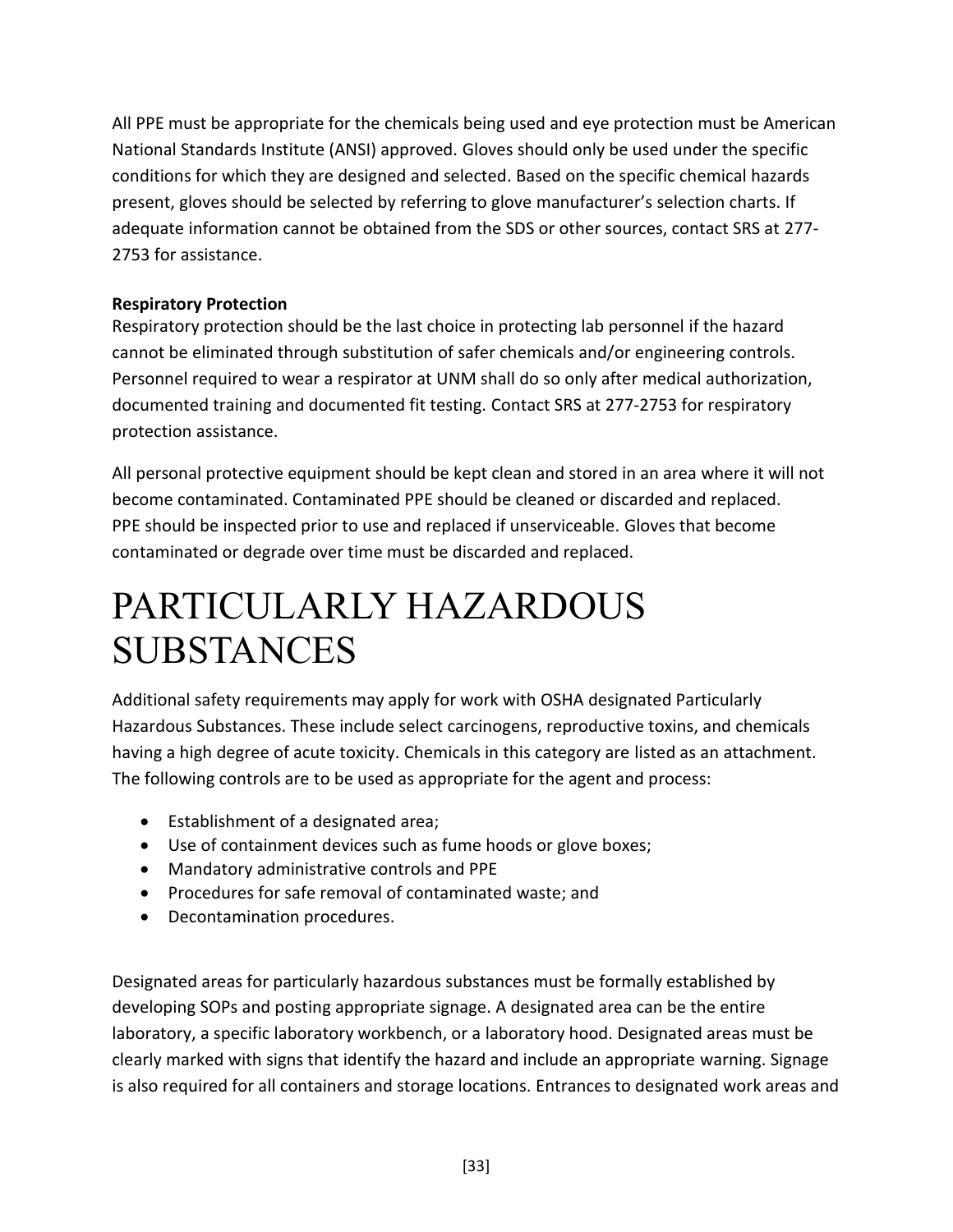storage locations must include signage, "AUTHORIZED PERSONNEL ONLY", in addition to the specific hazard warning wording.

Access to areas where particularly hazardous substances are used or stored must be controlled and limited to trained personnel when particularly hazardous substances are in use.

### <span id="page-33-0"></span>CHEMICAL EXPOSURE ASSESSMENT

#### <span id="page-33-1"></span>**SURVEYS AND MONITORING**

Safety and Risk Services will conduct industrial hygiene surveys to evaluate chemical hazards for laboratory operations. Industrial hygiene surveys will include an assessment of the degree of worker exposures to chemicals and evaluation of exposure control measures. The industrial hygiene survey may include any of the following:

- Personnel interviews
- Reviewing chemical inventories and Safety Data Sheets
- Visual observation of laboratory operations/work practices
- Evaluation of potential exposure routes
- Evaluation of existing engineering controls
- Evaluation of Personal Protective Equipment
- Direct reading instrumentation

Where an industrial hygiene survey indicates workers might be exposed at or above an applicable occupational exposure limit, Safety and Risk Services will perform personal exposure monitoring to determine if exposures are within limits or if exposures need to be reduced. When necessary, utilizing the hierarchy of controls, SRS will make recommendations to reduce exposures below occupational exposure limits.

Medical consultation and medical surveillance will be provided for those potentially exposed above recognized standards or action levels, if there are signs or symptoms of a workplace exposure, or if the employee or supervisor express a concern over exposure and a need for medical consultation. See the sections on Medical Consultation and Medical Surveillance for more details.

#### <span id="page-33-2"></span>**MEDICAL CONSULTATION**

All faculty, staff, and students who work with hazardous chemicals shall have an opportunity to receive a free medical evaluation, including supplemental examinations which the evaluating physician determines necessary, under the following circumstances: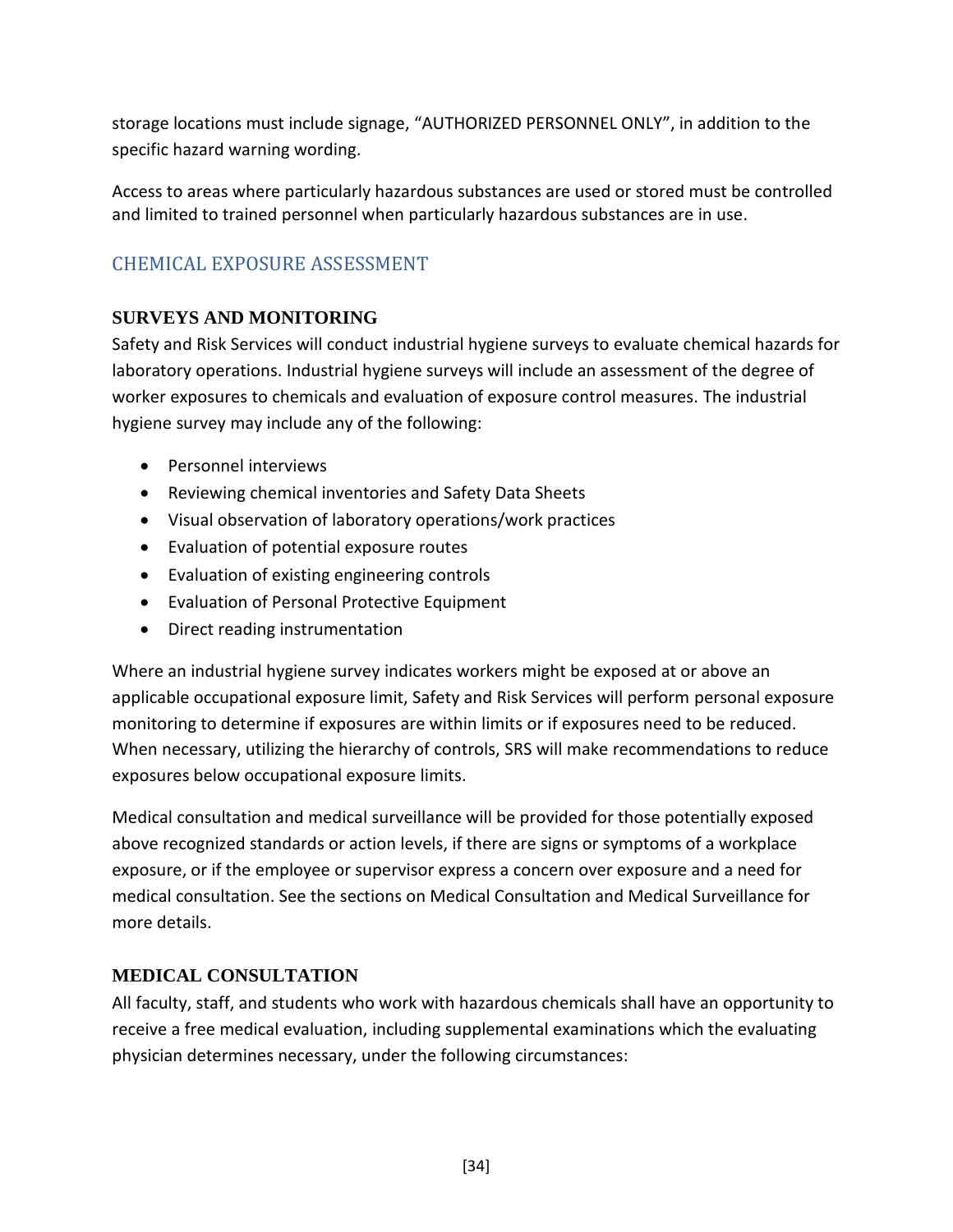- Whenever a worker develops signs or symptoms associated with a hazardous chemical to which the worker may have been exposed in a laboratory.
- Where exposure monitoring reveals an exposure level routinely above the OSHA action level (or in the absence of an OSHA action level, the PEL or recommended exposure levels established by the National Institute for Occupational Safety & Health (NIOSH) or the American Conference of Governmental Industrial Hygienists (ACGIH)).
- Whenever an event takes place in the work area such as a spill, leak, explosion, or other occurrence resulting in the likelihood of hazardous exposure.

All medical examinations and consultations will be performed by or under the direct supervision of a licensed physician and be provided without cost to the worker, without loss of pay and at a reasonable time and place.

Employees may obtain free medical consultation regarding concerns about chemical or other occupational exposures by contacting Employee Occupational Health Services (EOHS) at 272- 8043. Students with concerns about chemical or other occupational exposures should contact Student Health Services at 277-7810. These counseling services include reproductive health matters related to chemical exposures. For afterhours or weekend medical consultation, employees should go to UNM Hospital Emergency Department. **It is important to note that visit is part of a workplace related incident and not an insurance claim.**

#### <span id="page-34-0"></span>**MEDICAL SURVEILLANCE**

All employees who will potentially work with hazardous chemicals will have a pre-employment or an initial medical history and/or physical through Employee Occupational Health Services (EOHS). Employees with exposure to hazardous chemicals or other hazards that are covered under OSHA's expanded standards shall be provided medical surveillance by EOHS as prescribed by the particular standard under the following circumstances:

- Whenever a worker has developed signs and symptoms associated with exposure; or
- Whenever occupational exposure monitoring indicates exposures above the OSHA Action Levels.

Examples of hazards that are monitored through medical surveillance may include:

- Asbestos
- Benzene
- Ethylene Oxide
- Formaldehyde
- Lead
- Methylene Chloride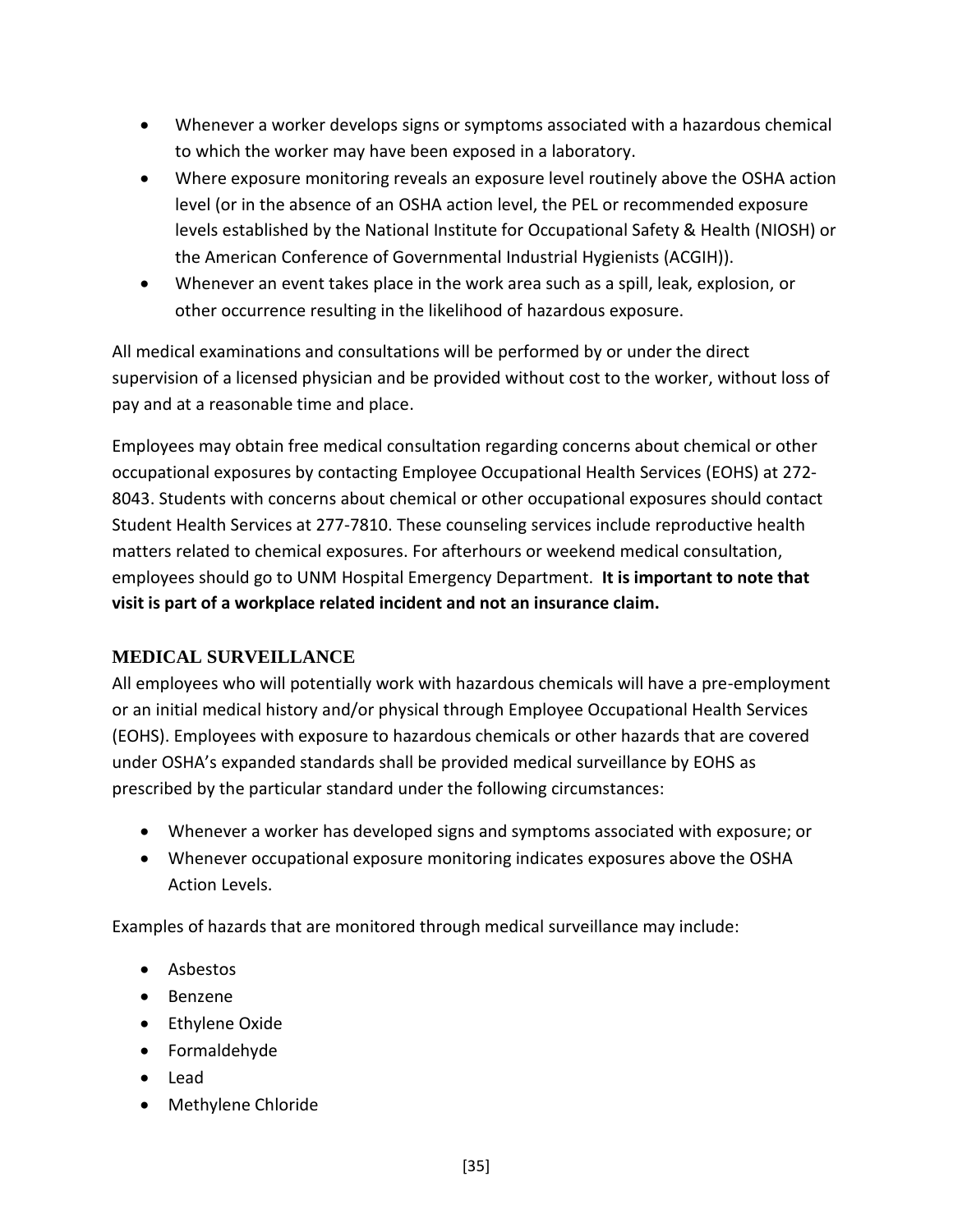- Noise (Hearing Conservation Program)
- Respirator Use (Respiratory Protection Program)

Employees may be removed from medical surveillance when participation is no longer required due to a change in activities, job, exposure, etc.

Employees with questions regarding work-related medical surveillance should contact EOHS at 272-8043 or SRS at 277-2753 for more information.

# <span id="page-35-0"></span>LABORATORY AUDITS

The laboratory Chemical Hygiene Officer will conduct and document an annual self-audit to assess laboratory compliance with the laboratory Chemical Hygiene Plan. The UNMHSC Laboratory Audit Form is attached (Attachment 4).

### <span id="page-35-1"></span>HAZARDOUS CHEMICAL SPILLS AND ACCIDENTS

**All incidents must be reported immediately to your supervisor and Safety and Risk Services immediately.** Incidents include work related injuries, illnesses, property damage; spills or releases of hazardous substances, hazardous wastes, wastewater; regulatory violation. Priority must always be the safety and health, and appropriate medical treatment to those impacted by an incident. Reporting should be made to the Laboratory Chemical Hygiene Officer/Supervisor immediately and SRS within one hour. Notification to SRS can be made by calling 505-277-2753 during working hours, or 505-951-0194 in off-working hours. An incident reporting form is attached.

Workers must be provided the necessary training and understand the required spill response procedures before working with a hazardous chemical. It is the responsibility of the workplace supervisor and/or chemical Hygiene officer to have spill control clean-up materials and personal protective equipment which are appropriate for the chemicals being handled, readily available and accessible for emergency use. Chemical Hygiene Officer Handbook, with training guidelines are attached.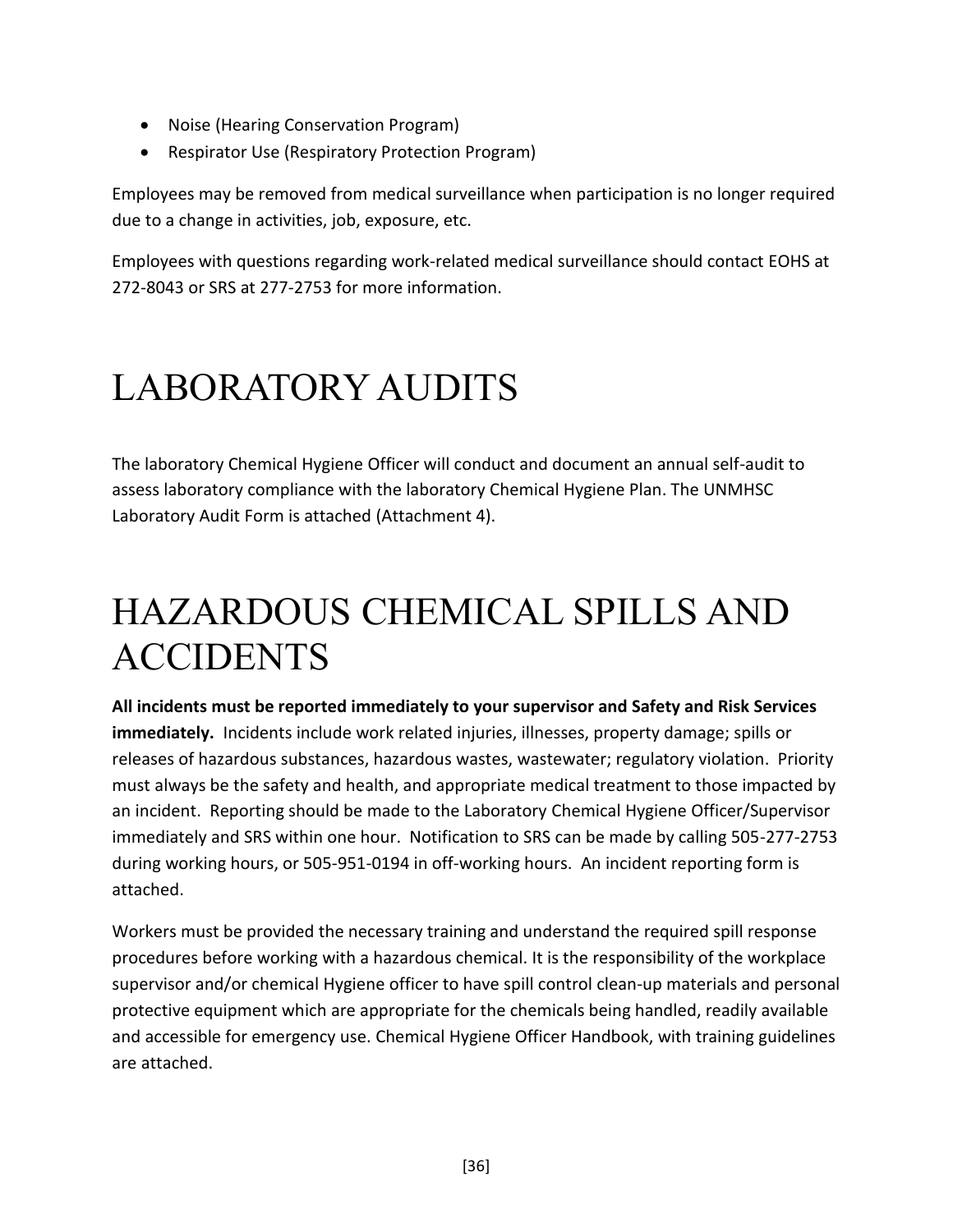#### <span id="page-36-0"></span>MINOR SPILLS

A minor chemical spill is one that the workplace staff is capable of handling safely without the assistance of safety and emergency personnel (no additional PPE or personnel are required beyond normal operations with the hazardous materials). Properly trained chemical workers may clean up smaller spills following spill control, mitigation, clean up and reporting procedures given in the UNM Chemical Spill Response Program accessible at http://srs.unm.edu/chemicalsafety/spill-response.php. Spill kits with instructions, absorbents, reactants and appropriate personal protective equipment (PPE) are to be maintained by the facility for the clean-up of minor spills.

#### <span id="page-36-1"></span>MAJOR SPILLS

**Employees should only attempt to clean up large or major hazardous chemical spills after special training has been received, and when appropriate spill cleanup materials and PPE are readily available and are properly utilized.** Otherwise, in the event of a major spill for which personnel are not trained and prepared, and particularly if any person has been significantly exposed, contaminated or injured to such an extent that medical or other outside assistance is required, follow the **E.A.R.** steps:

**E**vacuate affected area and close doors;

**A**lert Campus Police by 911; and

**R**emain close to the phone, if requested to do so, until contacted by emergency responders

All personnel potentially adversely affected in any way during an incident or accident should report for medical evaluation. Refer UNM employees exposed to hazardous chemical spills to Employee Occupational Health Services at 272-8043. Students are to be referred to Student Health Services 277-7810.

If any chemical spill occurs outside a building, with potential for adversely impacting storm water quality, contact Safety and Risk Services at 277-2753. If this attempt fails, call Campus Police and request that the appropriate Safety and Risk Services staff be contacted. Manage all debris and waste resulting from the cleanup of a spill as though it contains the hazardous chemical, in accordance with the UNM Chemical Spill Program.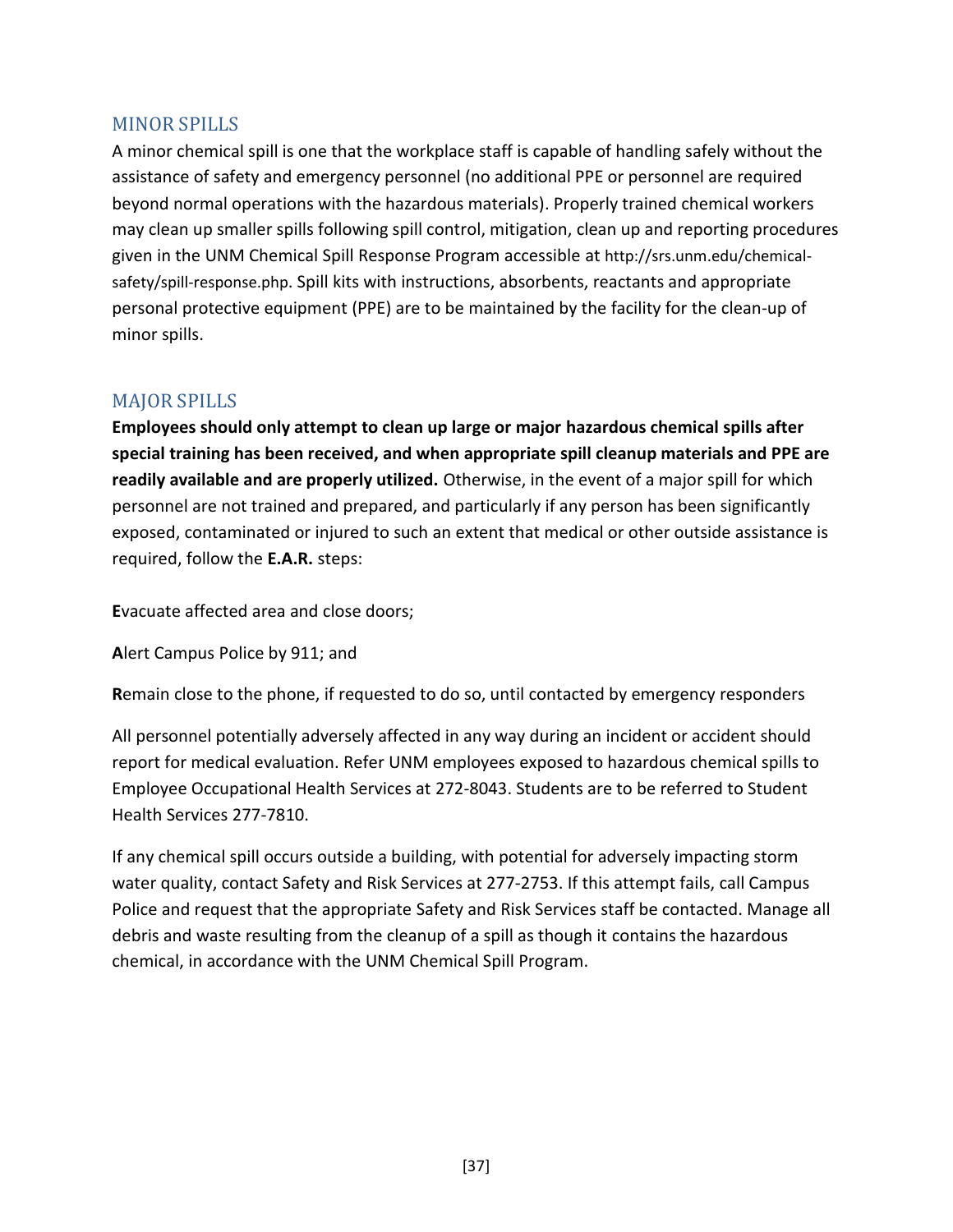### <span id="page-37-0"></span>EMERGENCY RESPONSE EQUIPMENT AND KITS

#### **Emergency Showers and Eye Wash Stations**

Emergency showers must be located such that they are accessible, require no more than ten (10) seconds to reach and are within 100 feet of the potential hazard. Eyewash units must be located such that they are accessible, require no more than ten (10) seconds to reach and are within 50 feet of the potential hazard (10 feet where strong corrosives are the hazard). **NOTE: Remember the injured worker may have to locate the unit while blinded by a contaminant.**

Emergency eyewash and showers must be kept accessible. Material shall not be stored or placed in such a manner that would block access to an emergency eyewash or shower. Eyewash stations and emergency showers must be inspected and maintained as required by the UNM Eyewash and Safety Shower Program accessible through the following link: srs.unm.edu.

Lab instructors/supervisors must train all persons that might be exposed to potentially injurious materials in the location and proper operation of eyewash, eye/face wash and safety shower units. Contact Safety and Risk Services for course materials or other assistance with this training.

### <span id="page-37-1"></span>HAZARDOUS WASTE DISPOSAL

All chemical waste will be disposed of according to UNM's Hazardous Chemical Waste Program. Information on hazardous waste management can be found on the following link: http://srs.unm.edu/hazardous-materials/>.

**Contact Safety and Risk Services at 277-2753 for assistance.**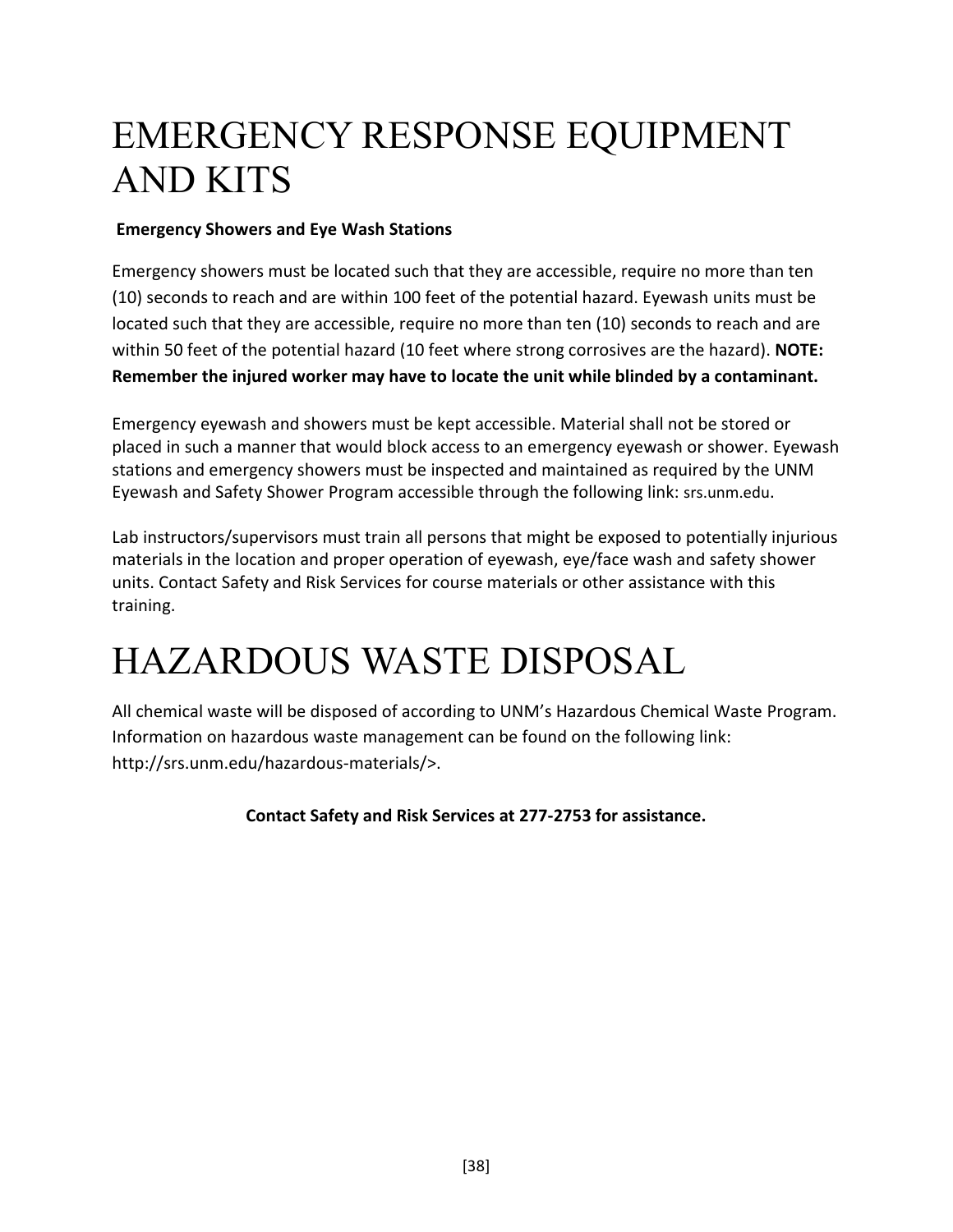# <span id="page-38-0"></span>RESOURCES

#### **Regulatory Guidance**

- [OSHA 29 CFR 1910.1450, Occupational Exposure to Hazardous Chemicals in](http://www.osha.gov/pls/oshaweb/owadisp.show_document?p_table=standards&p_id=10106)  **[Laboratories](http://www.osha.gov/pls/oshaweb/owadisp.show_document?p_table=standards&p_id=10106)**
- [OSHA 29 CFR 1910.1200, Hazard Communication](http://www.osha.gov/pls/oshaweb/owadisp.show_document?p_table=STANDARDS&p_id=10099)
- [OSHA 29 CFR 1910.132, Personal Protective Equipment](http://www.osha.gov/pls/oshaweb/owadisp.show_document?p_table=STANDARDS&p_id=9777)
- [OSHA 29 CFR 1910.133, Eye and Face Protection](http://www.osha.gov/pls/oshaweb/owadisp.show_document?p_table=STANDARDS&p_id=9778)
- [OSHA 29 CFR 1910.134, Respiratory Protection](http://www.osha.gov/pls/oshaweb/owadisp.show_document?p_id=12716&p_table=standards)
- [OSHA 29 CFR 1910.138, Hand Protection](http://www.osha.gov/pls/oshaweb/owadisp.show_document?p_table=STANDARDS&p_id=9788)

#### **Chemical Laboratory Safety**

- National Research Council, *Prudent Practices in the Laboratory*, The National Academies Press, Washington, 2011 [\(http://www.nap.edu/catalog.php?record\\_id=12654\)](http://www.nap.edu/catalog.php?record_id=12654)
- American Chemical Society, *Safety in Academic Chemistry Laboratories,7 th Ed., vol. 1,*  (Student) (*[www.acs.org](http://www.acs.org/)*)
- American Chemical Society, *Safety in Academic Chemistry Laboratories,7 th Ed., vol. 2,*  (Teacher) (*[www.acs.org](http://www.acs.org/)*)
- Furr, A.K., Ed. *CRC Handbook of Laboratory Safety, 5th Ed.* (*<http://www.crcpress.com/>*)

#### **Occupational Exposure Limits**

- [OSHA 29 CFR 1910.1000, Air Contaminants](http://www.osha.gov/pls/oshaweb/owadisp.show_document?p_table=STANDARDS&p_id=9992) Subpart Z contains a list of OSHA PELs for hazardous chemicals
- American Conference of Governmental Industrial Hygienists, *ACGIH® Threshold Limit Values and Biological Exposure Indices*, [\(http://www.acgih.org/\)](http://www.acgih.org/)
- American Conference of Governmental Industrial Hygienists, *Guide to Occupational Exposure Values*, [\(http://www.acgih.org/\)](http://www.acgih.org/)

#### **Properties of Hazardous Chemicals**

- *NIOSH Pocket Guide to Chemical Hazards* [\(http://www.cdc.gov/niosh/npg/\)](http://www.cdc.gov/niosh/npg/) Industrial hygiene information on several hundred chemicals/classes including information on OSHA PELs, exposure routes, exposure symptoms, target organs, and first aid. Also contains personal protective equipment recommendations including respiratory protection. Available free online as either an online resource or downloadable format.
- *ToxNet* [\(http://toxnet.nlm.nih.gov/\)](http://toxnet.nlm.nih.gov/), National Library of Medicine online toxicology, hazardous chemicals, environmental health, and toxic release databases. Available free online.
- *HazMap* [\(http://hazmap.nlm.nih.gov/\)](http://hazmap.nlm.nih.gov/) National Library of Medicine online information on the adverse effects of workplace exposures to chemical and biological agents. HazMap links hazardous chemicals, job tasks, industries and occupational diseases. Available free online.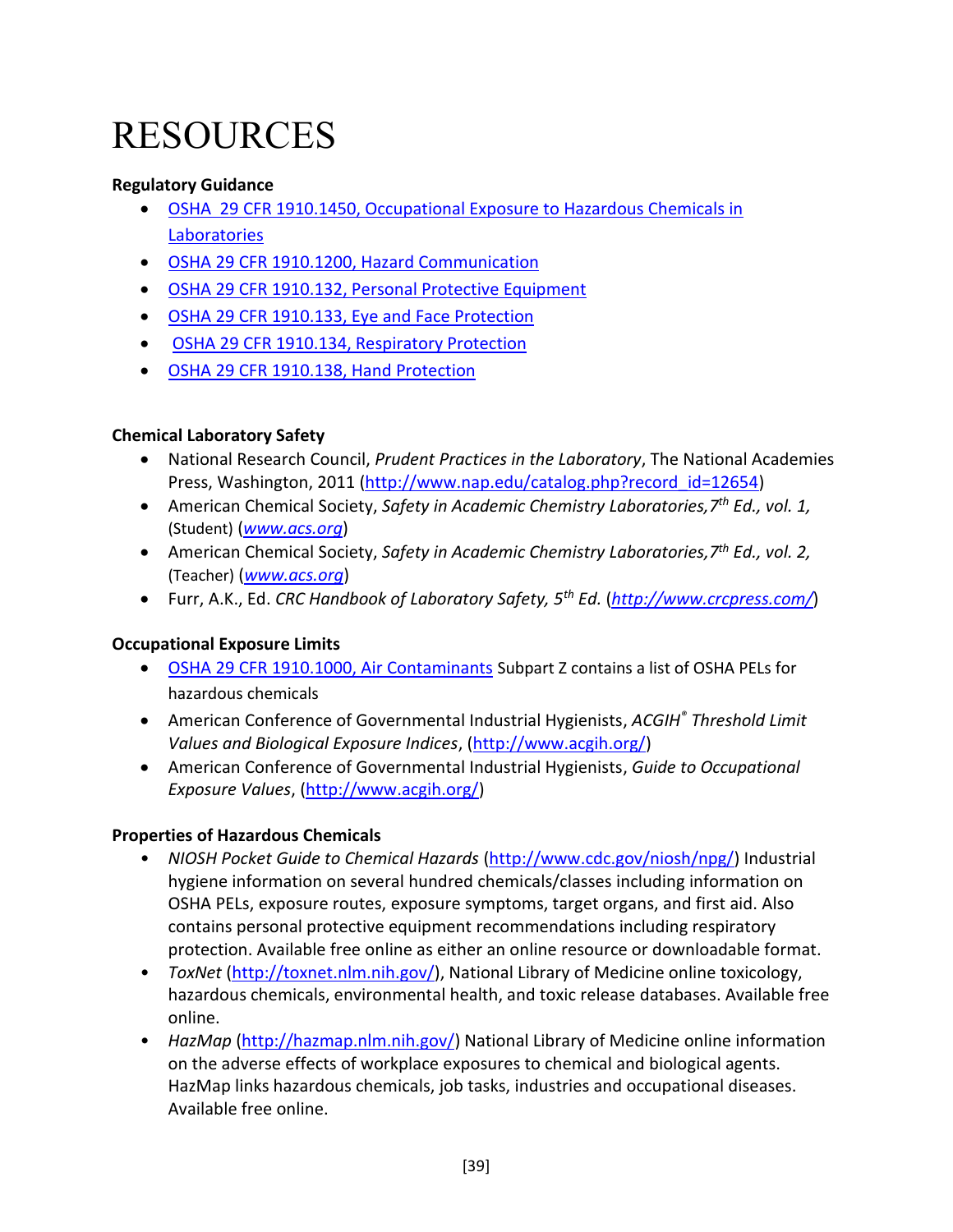- *The Merck Index, 14th Edition* An encyclopedia of chemicals, drugs, and biologicals. Contains information on chemical and physical properties, hazard s and therapeutic category, if applicable.
- *Sax's Dangerous Properties of Industrial Materials, 12th Edition* Hazard reference source for 28,000 substances encountered in industry. Contains data on toxicology, flammability, reactivity, explosive potential, and regulatory information.
- *Bretherick's Handbook of Reactive Chemical Hazards, 7th Edition* Considered to be the best source of information on reactivity risks such as fire, explosion, toxic material releases or high energy events of chemicals alone and in combination. Contains more than 5,000 entries on single elements or compounds, and 5,000 entries on interactions between two more compounds.

Report to the University of Hawaii at Manoa on the Hydrogen/Oxygen Explosion of March 16, 2016: Report 2: Recommendations for Improvements in UH Laboratory Safety Programs, Prepared by the UC Center for Laboratory Safety, June 29, 2016.